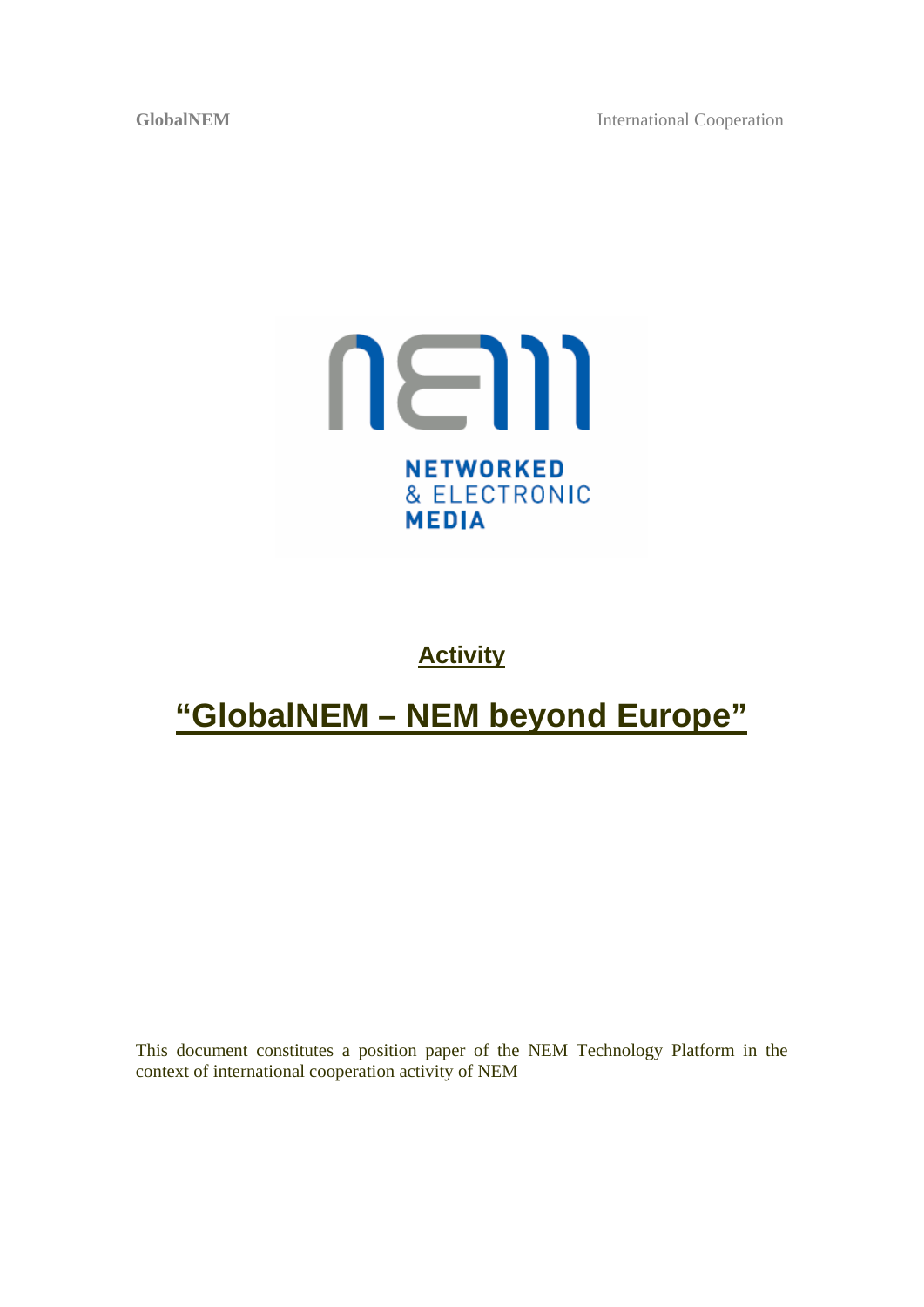# **Activity "GlobalNEM – NEM beyond Europe"**

| 1. |        |                                                               |  |  |  |
|----|--------|---------------------------------------------------------------|--|--|--|
| 2. |        |                                                               |  |  |  |
| З. |        |                                                               |  |  |  |
| 4. |        |                                                               |  |  |  |
|    | 4.1.   |                                                               |  |  |  |
|    | 4.1.1. |                                                               |  |  |  |
|    | 4.1.2. |                                                               |  |  |  |
|    | 4.1.3. |                                                               |  |  |  |
|    | 4.2.   |                                                               |  |  |  |
|    | 4.2.1. |                                                               |  |  |  |
|    | 4.2.2. |                                                               |  |  |  |
|    | 4.2.3. |                                                               |  |  |  |
|    | 4.2.4. | Results expected in Latin-America through SALA+ support 11    |  |  |  |
|    | 4.3.   |                                                               |  |  |  |
|    | 4.3.1. |                                                               |  |  |  |
|    | 4.3.2. |                                                               |  |  |  |
|    | 4.3.3. |                                                               |  |  |  |
|    | 4.4.   |                                                               |  |  |  |
|    | 4.4.1. |                                                               |  |  |  |
|    | 4.4.2. |                                                               |  |  |  |
|    | 4.4.3. |                                                               |  |  |  |
|    | 4.4.4. | Relevant FP6 - FP7 projects addressing $R+D$ cooperation with |  |  |  |
|    |        |                                                               |  |  |  |
|    | Índia. | 15                                                            |  |  |  |
|    | 4.4.5. |                                                               |  |  |  |
|    | 4.5.   |                                                               |  |  |  |
|    | 4.5.1. |                                                               |  |  |  |
|    | 4.5.2. |                                                               |  |  |  |
|    | 4.5.3. |                                                               |  |  |  |
|    | 4.6.   |                                                               |  |  |  |
|    | 4.6.1. |                                                               |  |  |  |
|    | 4.6.2. |                                                               |  |  |  |
|    | 4.6.3. |                                                               |  |  |  |
|    | 4.7.   |                                                               |  |  |  |
|    | 4.7.1. |                                                               |  |  |  |
|    | 4.7.2. |                                                               |  |  |  |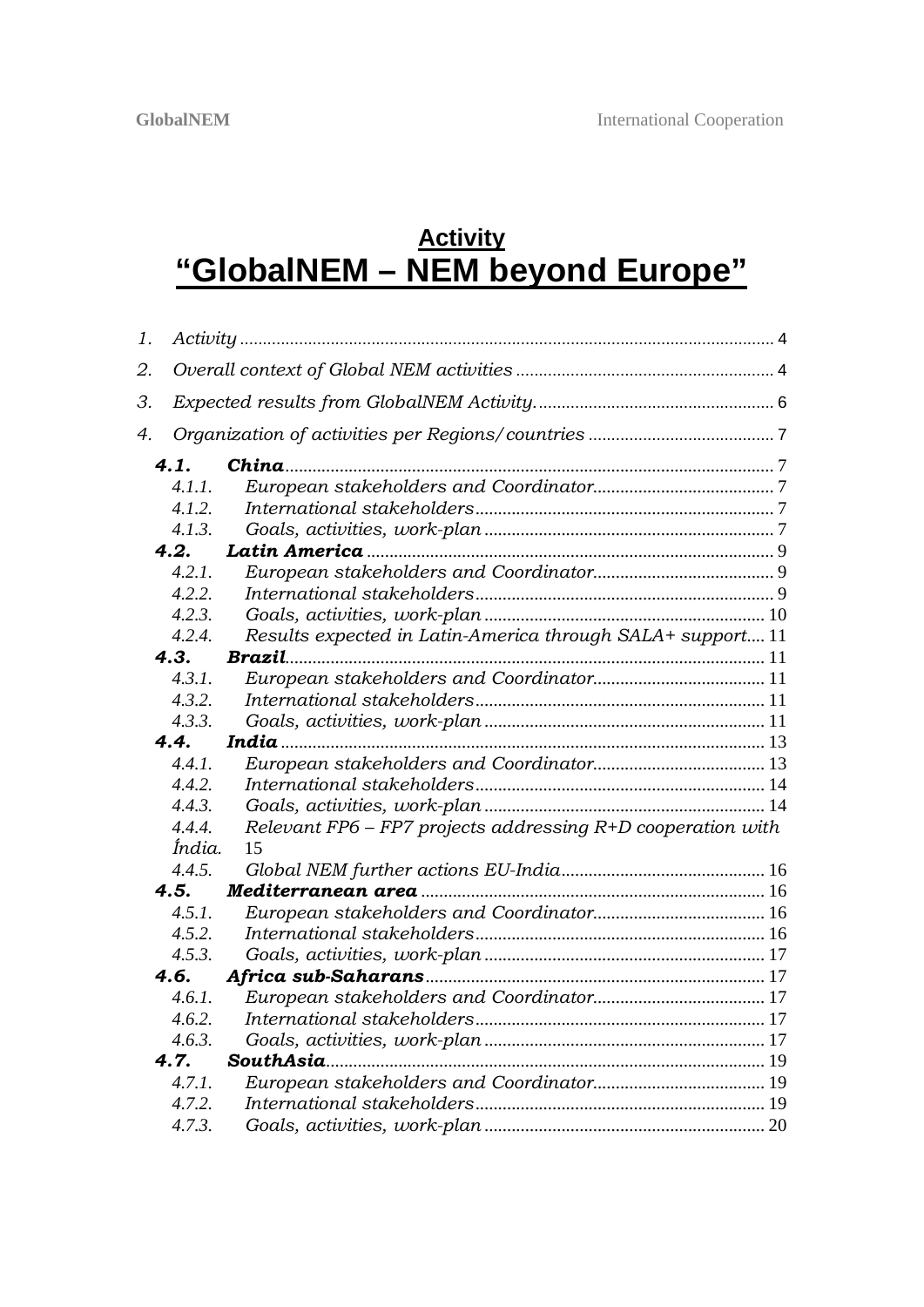|    | 4.8.    |                                                                        |    |  |
|----|---------|------------------------------------------------------------------------|----|--|
|    | 4.8.1.  |                                                                        |    |  |
|    | 4.8.2.  |                                                                        |    |  |
|    | 4.8.3.  |                                                                        |    |  |
|    | 4.9.    | Russia                                                                 |    |  |
|    | 4.9.1.  |                                                                        |    |  |
|    | 4.9.2.  |                                                                        |    |  |
|    | 4.9.3.  |                                                                        |    |  |
|    |         |                                                                        |    |  |
|    | 4.10.   |                                                                        |    |  |
|    | 4.10.1. |                                                                        |    |  |
|    | 4.10.2. |                                                                        |    |  |
|    | 4.10.3. |                                                                        |    |  |
|    |         |                                                                        |    |  |
|    | 4.11.   | Japan                                                                  |    |  |
|    | 4.11.1. |                                                                        |    |  |
|    | 4.11.2. |                                                                        |    |  |
|    | 4.11.3. |                                                                        |    |  |
| 5. |         | Overall Schedule of activities and events related to GlobalNEM scope22 |    |  |
| 6. |         |                                                                        | 23 |  |
| 7. |         |                                                                        |    |  |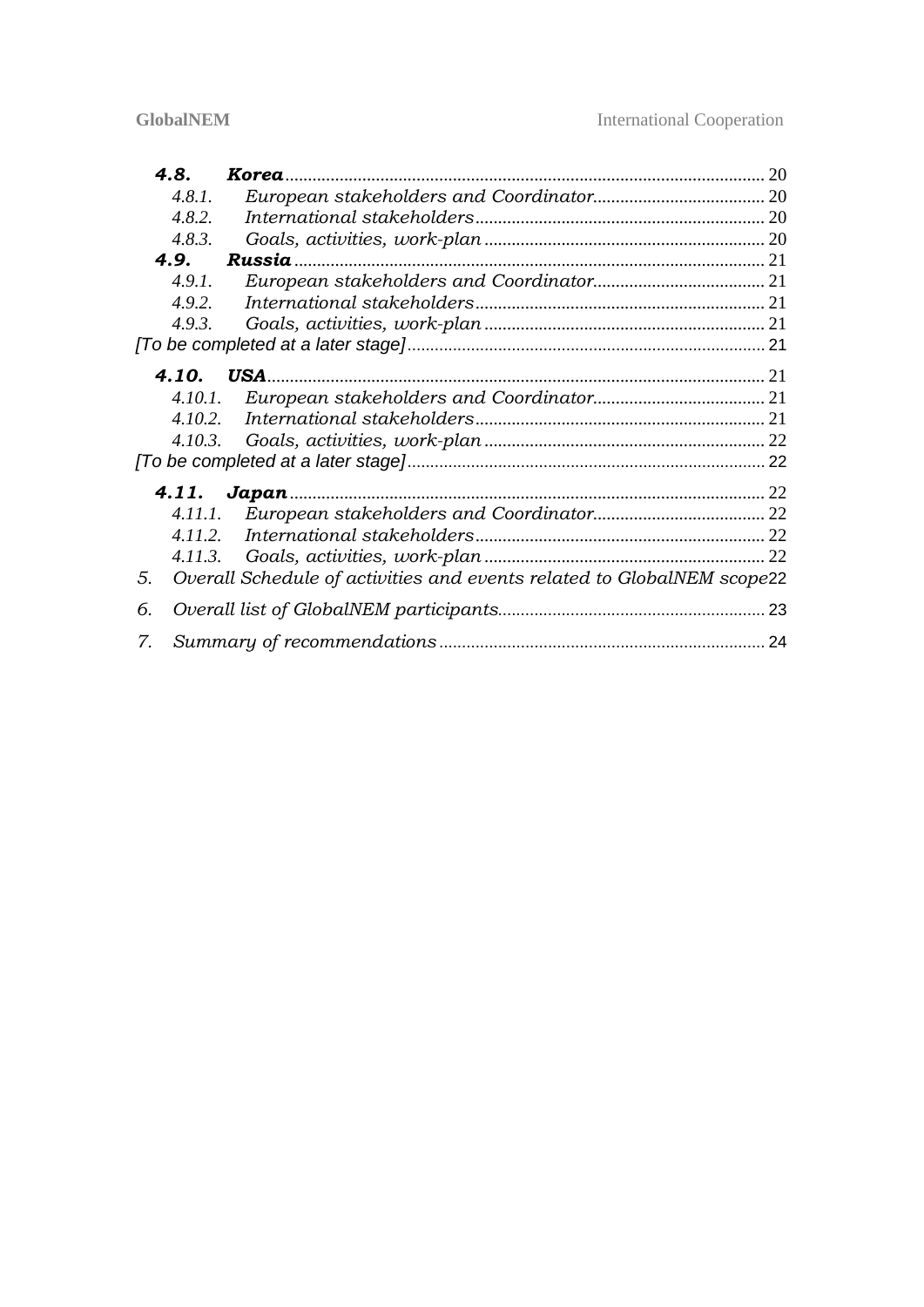# **Activity "GlobalNEM – NEM beyond Europe"**

## **1. Activity**

GlobalNEM – NEM beyond Europe. International Cooperation

- Acronym: **GlobalNEM**
- Name and e-mail address of NEM Activity Leader: Dr. Julián Seseña, *jsesena@rose.es*, Tel +34 630047191, ROSE Vision, Spain.

NEM Activities are being launched in late 2007/early 2008. From the NEM governance point of view, they are similar to already created NEM R&D Clusters. However, because the NEM Activities aim to involve a larger NEM community and to significantly increase visibility of NEM, an approval by Steering Board for their creation is necessary. GlobalNEM was launched as a cluster in 2007.

4NEM project supports establishment of necessary governance rules, in accordance with the NEM Governance Model, for the GlobalNEM Activity and observes its implementation.

At the NEM General Assembly October 2007 the GlobalNEM concept, goals, relevance, priorities were presented, launching a general call for all those NEM participants interested to get involved in the GlobalNEM actions. At the NEM Steering Board held early December 2008, GlobalNEM work was converted into a new Global NEM Activity in order to align its activities to the general context of NEM efforts.

## **2. Overall context of Global NEM activities**

The definition of a clear European strategy for international cooperation in the area of NEM is recognised to possess major relevance in the design of the NEM Technology Platform, in order to maximize its effectiveness and impact.

The first step should be to achieve the highest cooperation at the European level (Framework Programme, Eureka/Celtic, Eureka/Eurostar), in all the regions including coordination with national initiatives.

This overall goal has three main objectives:

1. The first one is to identify consistent strategic objectives at European level. This objective is to be achieved through higher cooperation among stakeholders in the EU and this will be implemented through NEM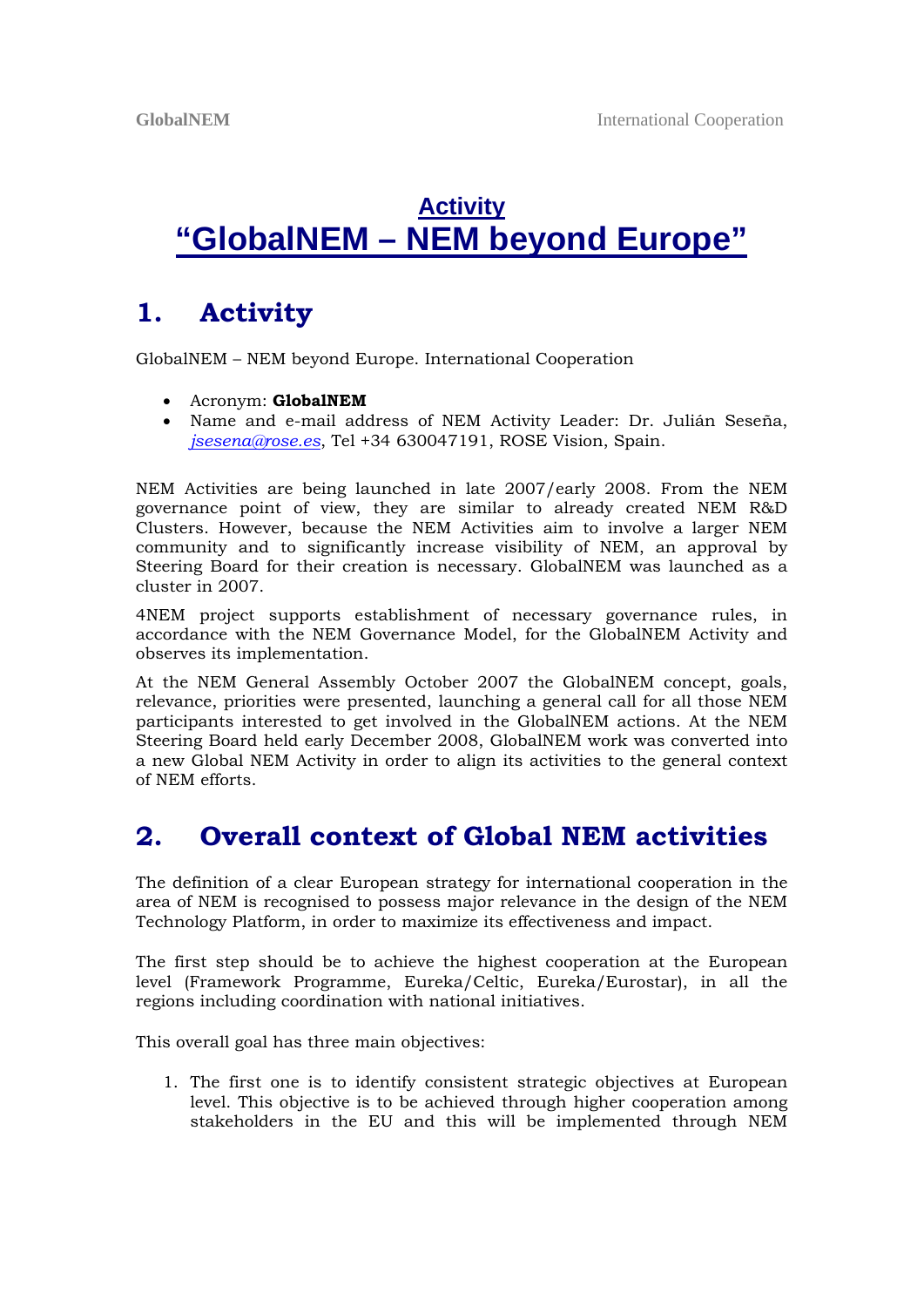technology platform itself, its mirror group, the European Commission committees, the Eureka-Celtic programme and a number of supporting projects running under the Eureka and FP7 flags.

- 2. The second is to harmonize national programmes aiding R&D efforts, make them more efficient by exploiting synergies, with particular focus on those national R+D programmes specialized on the Media technologies: networked, audiovisual, electronics, etc.
- 3. The third one is to extend this European cooperation at worldwide level, aiming at enlarging the markets where R+D results could be exploited. In order to make this goal happen, it is fundamental that stakeholders and R+D communities from key areas around the world start cooperating with NEM community and relevant European projects.

The objectives 1 and 2 are considered as international cooperation within the European Union, while the objective 3 constitutes the main goals of this position paper of GlobalNEM, NEM beyond Europe. Although there will be targets of GlobalNEM to ensure NEM vision and NEM SRA fluids till the National corners of Member States (there are regional and local R+D incentives in addition to the Member States  $R+D$  programmes through goals 1 and 2 above, a specific goal is addressing the extension of the European Research Area beyond European territories (goal 3).

Further discussions and actions will be conducted in order to implement goals 1 and 2 above defined.

Active involvement of key players is being pursued: private industry, public authorities, research institutes, academic community, financial community, civil society, users and consumers from Member States including New Member States and Associate Candidate Countries.

Therefore, International Cooperation has to be pursued through specific activities in regular projects, through ad-hoc support actions raising adequate profiles in Europe and selected areas around the world and bringing the committed contribution from key national R+D programmes of cooperating countries.

Several projects are already working and others will be launched in the FP7 to strength the cooperation at different levels:

- disseminating the results of the European R+D activities,
- identification of the key stakeholders in the different regions of the world for promoting European technologies,
- promoting the cooperation of researchers from key areas around the world with relevant European projects, involving national projects, when appropriate,
- promoting roadmaps for technological cooperation between European and other areas of the world. Alignment of strategic research agendas and work programmes,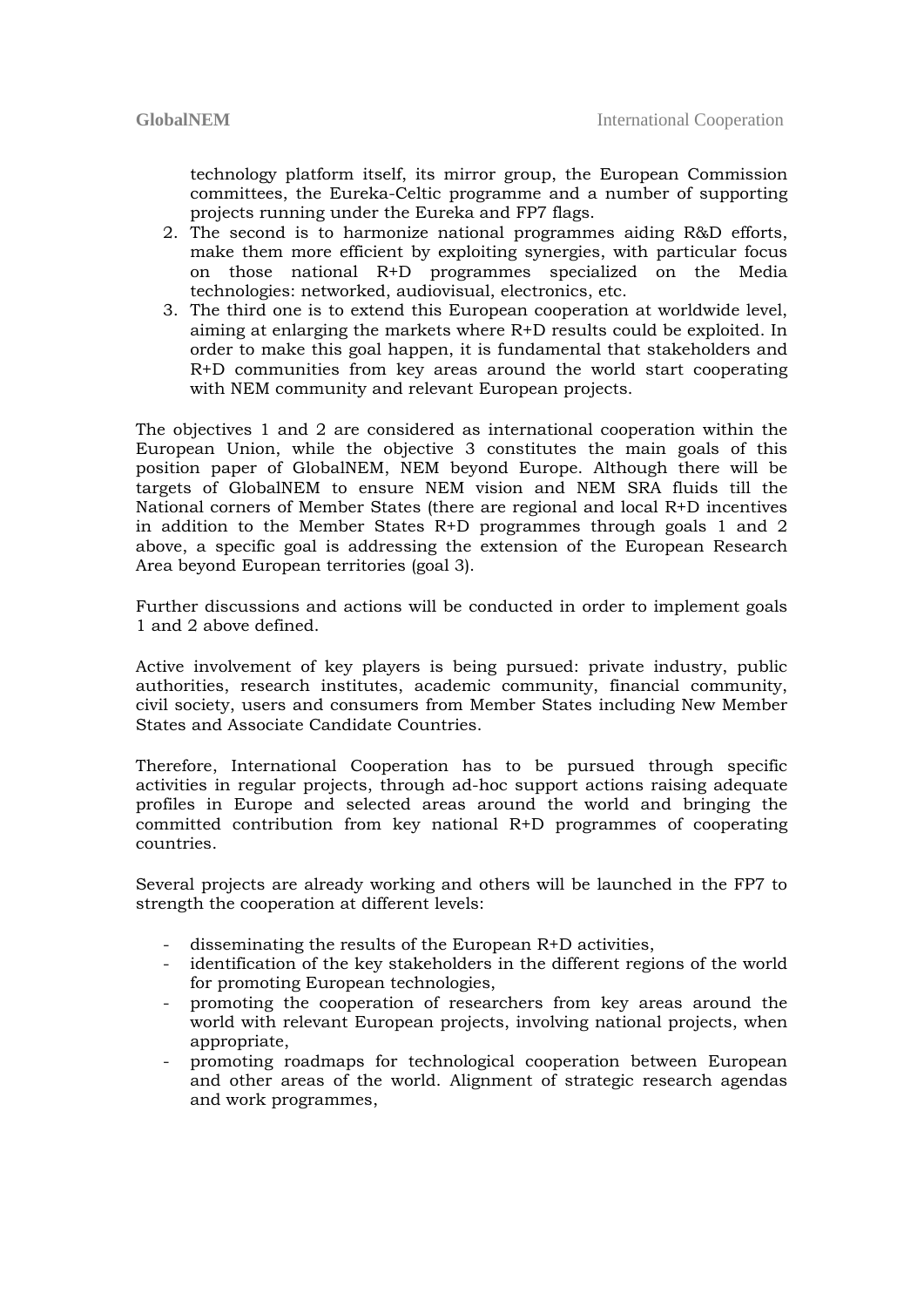- identifying specific issues, like interoperability between European and non-European technologies,
- Promoting harmonized standards,
- Identification of the relation between policies, regulation and technologies, pushing for the development of technologies capable to supersede/remove regulatory barriers.

Initial focus is made on the following regions of the world: China, India, Russia, Latin America, South Korea, South Asia, Sub-Saharan Africa, Japan, Mediterranean area.

## **3. Expected results from GlobalNEM Activity.**

Activities of NEM in Regions around the world may differ on goals, impact, outcome, schedule, etc., due to intrinsic starting point of the European cooperation in each region, but in general, goals of GlobalNEM can be defined as pursuing the following results:

- o A contribution, on international cooperation activities, to be made to the on-line consultation of the EC, 18th January. This input may be separate one from other inputs or part of a comprehensive input from NEM to that consultation. NEM-SB has to approve that input.
- o A general position paper stressing the relevance of international cooperation to meet the NEM Vision and as a part of implementing the NEM SRA. Deadline: on time for input to the online consultation, 18-01-2008. If not achieved, this position paper should be completed for the first NEM SB meeting in 2008.
- o Several country-specific or region-specific NEM recommendations. Example: NEM-India, NEM-Latin-American, NEM-Uruguay, etc. Goal: foster cooperation with those countries and regions.
- o Further inputs to update NEM Vision and NEM SRA, bringing the international cooperation as a high priority topic.
- In addition to the above short term activities, Global NEM aims at:
	- o Liaise with other specific projects, like SMART, Roadibrom, SALA, Euro-India, etc., in order to widely disseminate NEM vision and NEM Strategic Research Agenda.
	- o Stimulate inputs from international perspective to the NEM SRA and NEM vision updating
	- o Identification of activities, projects and initiatives running or launched elsewhere
	- o Promotion of European cooperation in the RTD
	- o Identification of international committees, fora, events of interest to NEM at a worldwide basis promoting the active presence of NEM participants

In summary, the outcome of the GlobalNEM Activity will be: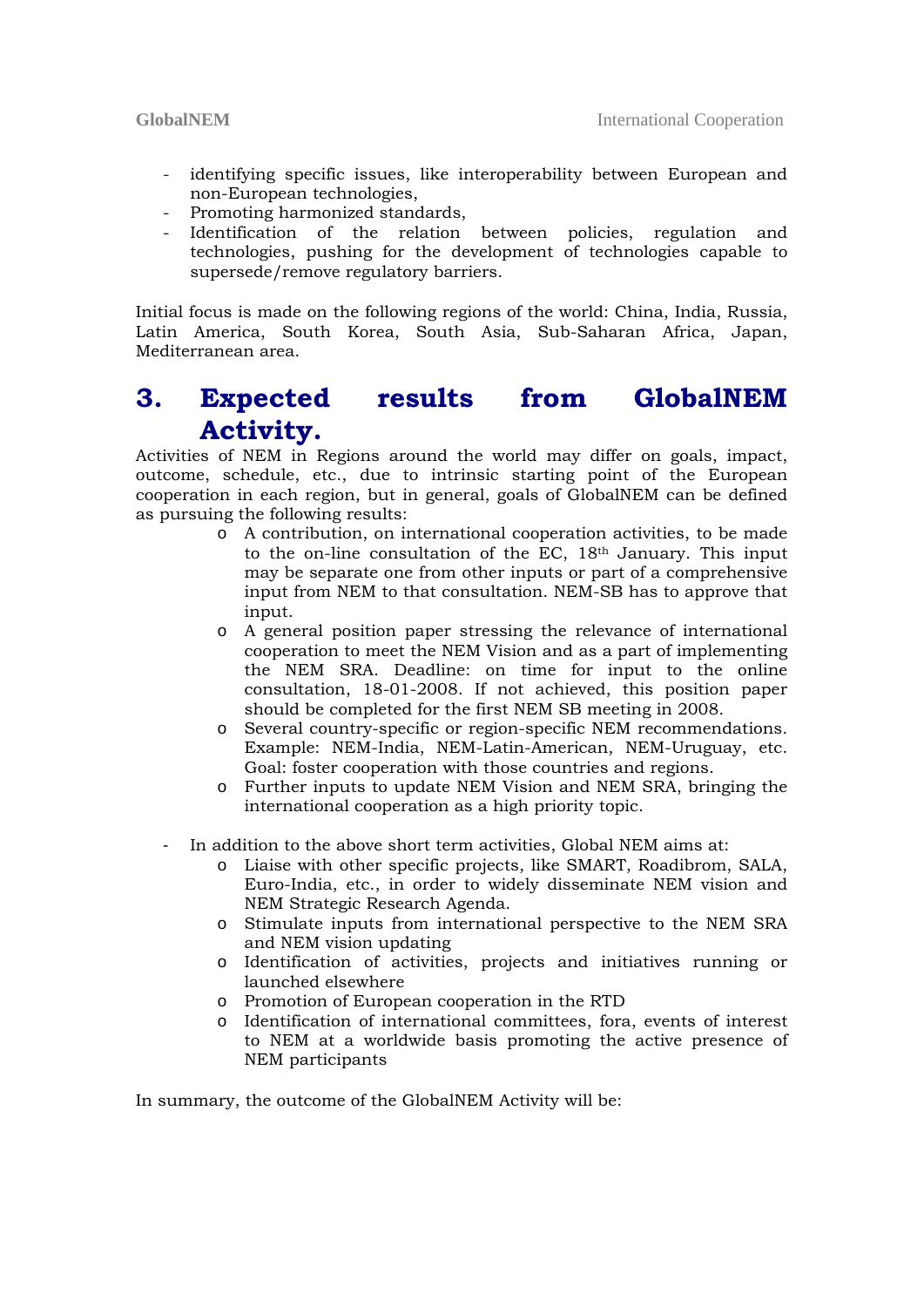- Identification of critical worldwide areas and regions with which Europe should intensify its R+D efforts in the networked media field
- Identification of stakeholders, groups, projects who are the basis for the cooperation with each region.
- Identification of events, venues, opportunities to execute the recommendations made by the GlobalNEM position paper.

The following section addresses the above points for each relevant Region of the world.

# **4. Organization of activities per Regions/countries**

### **4.1. China**

4.1.1. European stakeholders and Coordinator Coordinator: Yizhen Yang, Huawei Technologies Sweden AB.

#### 4.1.2. International stakeholders

Among others: Huawei Technologies ( www.huawei.com), MOST Ministry

#### 4.1.3. Goals, activities, work-plan

China is one of the largest content producers and consumers, following figures show the fact:

- 1.31M registered websites, 7 billion webpages (July, 2007)
- 145M registered internet users ( June, 2007)
- 110M broadband internet users (June, 2007)
- 902M telecomm users, 371M fixed line users, 531 mobile users (Oct, 2007)
- 26.33M internet game users ( Dec, 2007)
- 2507 TV stations, 3500+ TV programms (Dec, 2005)
- 300+ movies , 13000 teleplay episodes (Dec, 2007)

But the research and technology development (RTD) of electronic media section of China is restricted to normal IP based applications for distribution, no breakthrough happened over a long period, this dramatically reduced the development of media based service, though the amount of applications and the areas and subscribers those applications covered is huge . NEM takes it for granted that cooperation in this area will lead to a double-win result to both stakeholders, new IPRs will be widely generated and deployed in the future, new media based application will benefit both stakeholders and subscribers.

Following actions should be carried out step by step:

- 1. Let NEM become well known to China industry and academic so as to involve more and more stockholders
- 2. Combine NEM activities with Chinese government funding schemes so as to speed up the progress
- 3. Organize interest clusters and other regular NEM activities to keep NEM EU-China cooperation in track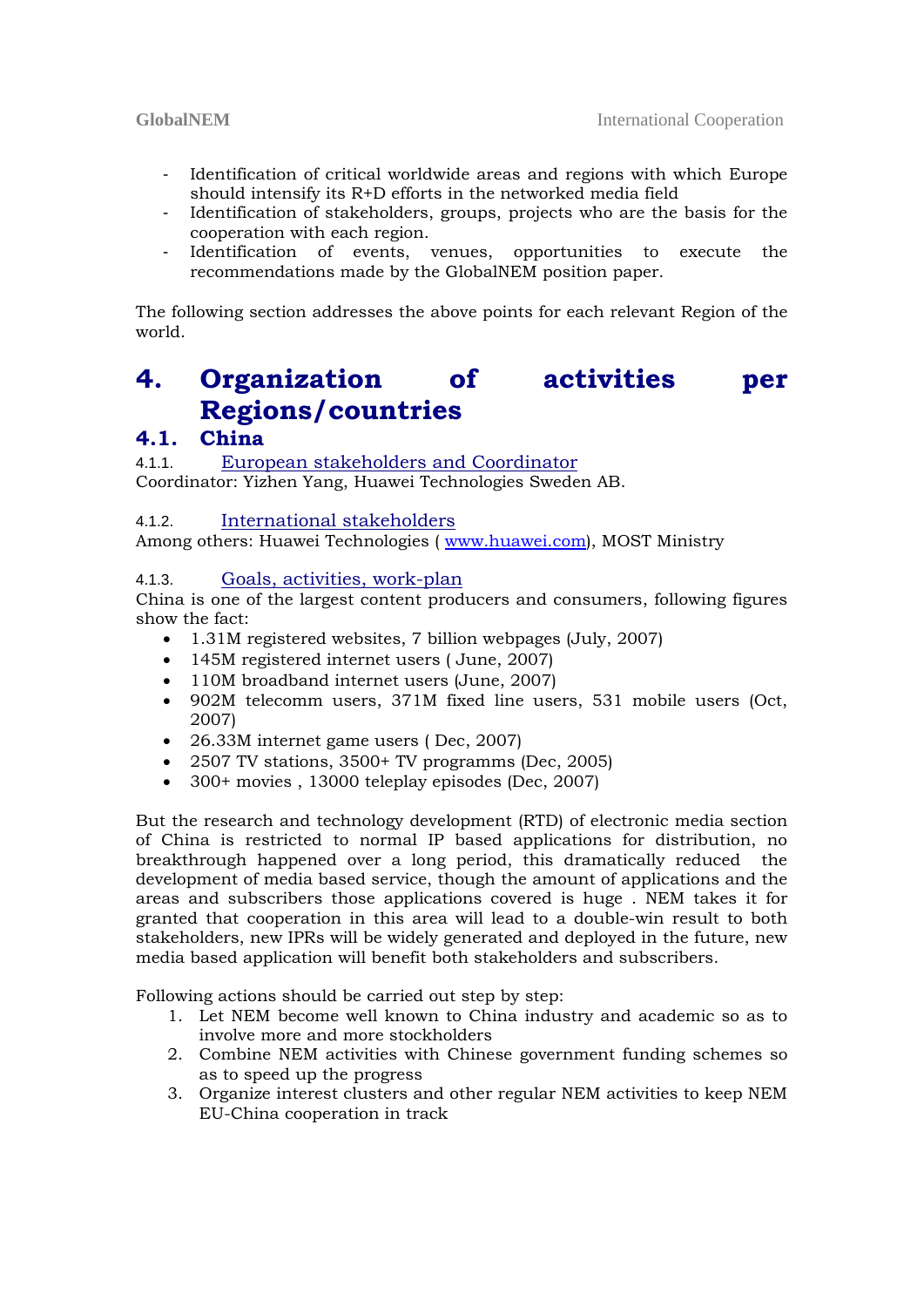Following factors can be taken into account:

- 1. China has a large amount of software/hardware engineer and companies with research excellence in NEM areas but they don't know how they can show themselves to EU-China cooperation.
- 2. China local IT governors has great interests in EU related cooperation

The main activities supporting above issues can be:

- 1. Connect with other EU-China cooperation development officers
- 2. Express NEM to Chinese R&D sections by organize news release conferences, pro-seminars etc
- 3. Help local stockholders apply EU and China funding projects through guidance of NEM SRA.
- 4. Constitute NEM Chinese cooperation roadmap, involve new members and establish regular research and administrative events

According to the state of the art of China electronic media industry, following SRA sections should be focused at the beginning

- 1. Security of content exchange. Due to the pirate, much attention have been attracted by content producers, intelligent pirate finder and light weight DRM are two most important areas. Related technologies are automatically media metadata tagging, certificate free right manager system, embedded right manager system etc
- 2. Interactive electronic media. Both local and network inter-activable media (like macromedia flash) will be an important element of Chinese media market in the future due to the rapid development of UGC (user generated content). Easy to create and upload, operable are their distinguish features
- 3. Open middle platform for media distribution. China has high quality transportation network suitable for media operation, but because of the lag of technology and policy, producers have to distribute content by their own. An open middle platform for media distribution and interaction has a clear future.
- 4. Network game development. Internet game industry is a sunrise industry, but lake of professional game development engineers. One of most important usage of media is for entertainment; it is a sustainable growing industry under Chinese society environment.
- 5. Mobile media and game services provisioning platform. Chinese youngsters accept mobile services much quickly, high-end mobile phones are widely owned by people aged 15-30, so mobile media and game services has a huge user group and worth paying more attentions to.
- 6. Advanced media codec algorithms, chip sets and terminals. The hardware supporting chain will also win future media applications.

The development of S&T cooperation in the ICT area between the EU and China has started in the late 90's, involved DG INFSO and Chinese authorities (MOST, MII) and has been strongly supported by FP6 support actions such as ECCITE (organisation of a major cooperation event in Beijing in April 2005), ROADIBROM (Support Action), FACTS and CHINACOOP (focusing on Digital Olympics), and more recently SPICE.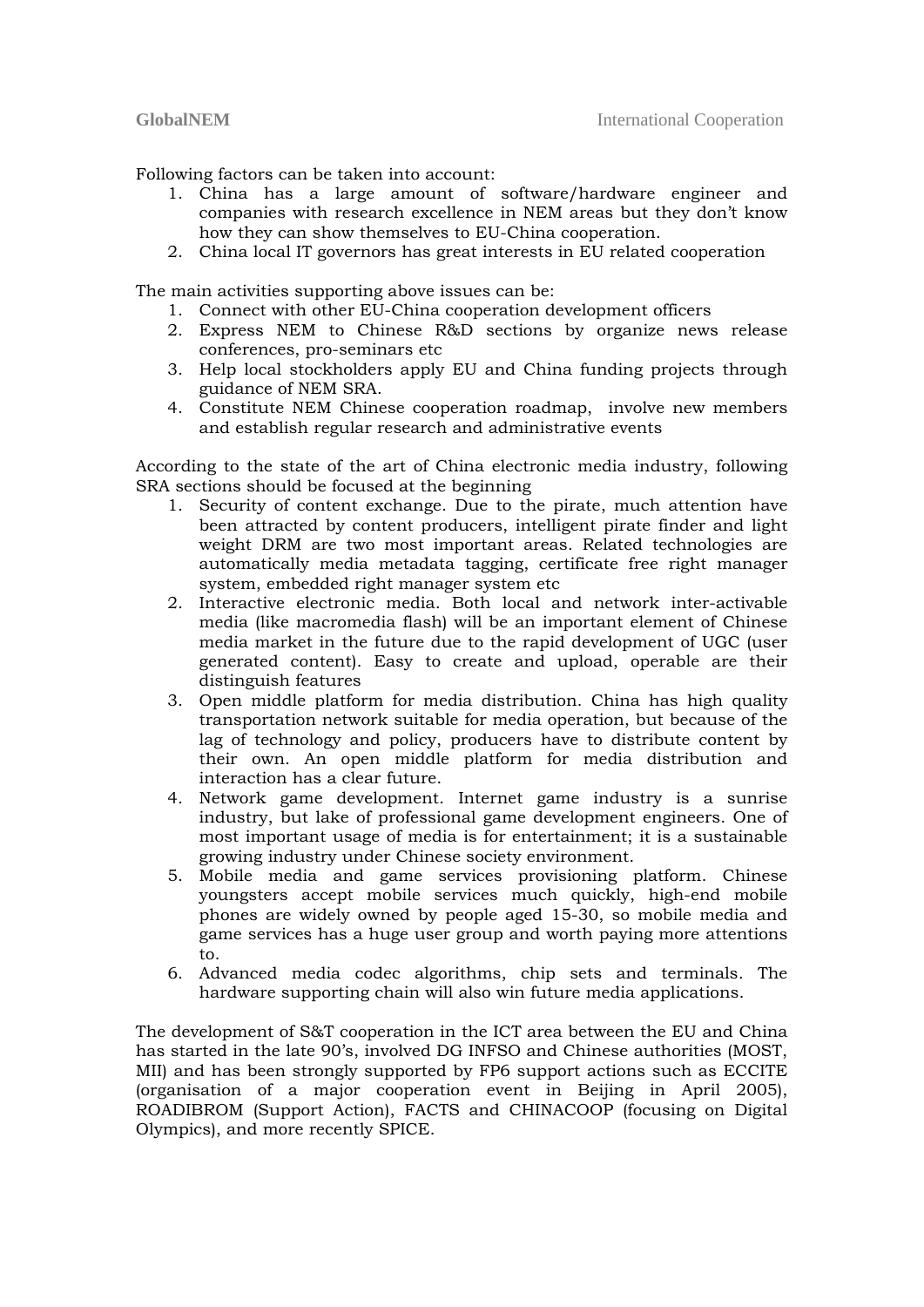See *www.eurochina-ict.org* for full details.

China has become under FP6 the first third country in terms of participation in research projects in the ICT area (a total of around 100 participations). Under FP7, it is envisioned that the development of this cooperation will less target quantitative objectives than qualitative ones: the priority will be the identification of, and the support to strategic projects of mutual interest (which is in particular an objective of the SPICE support action). Several cooperation events are planned in 2008.

In this environment, NEM will consider:

- being involved in planned cooperation events,
- extracting from NEM SRA the topics which are the most relevant for China,
- setting up joint research projects related to these topics

#### **4.2. Latin America**

#### 4.2.1. European stakeholders and Coordinator

The European FP7 project SALA+ would coordinate and set the focal point for activities in Latin America. Countries where activities are planned include: Argentina, Chile, Uruguay, Colombia, Guatemala, among others.

Stakeholders: AETIC, SIGMA, CETIM, QUEEN MARY UNIVERSITY OF LONDON, Impulsa TDT, Comunicare Italia, and many others.

Coordinator of these activities: AETIC (Julián Seseña, *jsesena@aetic.es*)

#### 4.2.2. International stakeholders

International stakeholders: Federation of Associations ALETI, ARETEL BIO BIO, ROCKSAUD Argentina, HyCAmericas Chile, Superintendencia Telecomunicaciones of Guatemala, Regulatel, Ministry of Industry, Energy and Mining Uruguay. In addition, the following Associations are involved.

| <b>COUNTRY</b>    | <b>FNTITY</b>                                                                                                  |
|-------------------|----------------------------------------------------------------------------------------------------------------|
| <b>ARGENTINA</b>  | <b>CESSI</b> - Cámara de Empresas de Tecnologías de<br>Información de Argentina.                               |
|                   |                                                                                                                |
| <b>BOLIVIA</b>    | <b>CICOMBOL</b> - Camara de Informática y Telecomunicaciones<br>de Bolivia                                     |
|                   |                                                                                                                |
| <b>CHILE</b>      | <b>ACTI</b> - Asociación Chilena de Empresas de Tecnología de<br>Información                                   |
|                   | <b>GECHS</b> - Sociedad Chilena de Software y Servicios A.G.                                                   |
|                   |                                                                                                                |
| <b>COLOMBIA</b>   | <b>FEDESOFT</b> - Federación Colombiana de la Industria del<br>Software y Tecnologías Infomáticas Relacionadas |
|                   |                                                                                                                |
| <b>COSTA RICA</b> | <b>CAMTIC</b> - Cámara Costarricense de Tecnología de<br>Información y Comunicación.                           |
|                   |                                                                                                                |
| CUBA              | <b>GTI</b> - Grupo de Tecnologías de la Información                                                            |
|                   |                                                                                                                |
| <b>ECUADOR</b>    | <b>AESOFT</b> - Asociacion Ecuatoriana de Software                                                             |
|                   |                                                                                                                |
| <b>ESPAÑA</b>     | <b>AETIC</b> - Asociación de Empresas de Electrónica, Tecnologías                                              |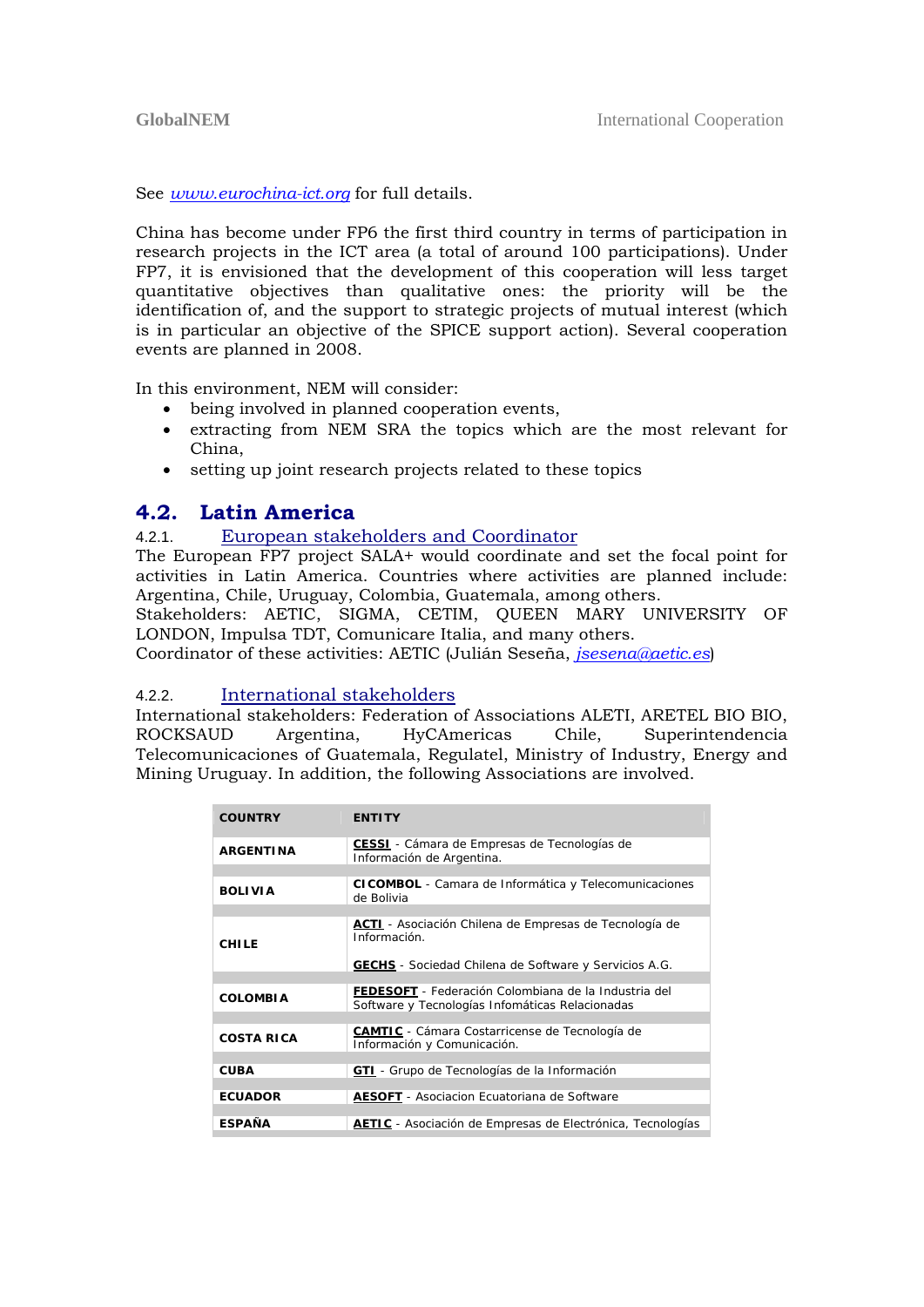|                         | de la Información y Telecomunicaciones de España.               |
|-------------------------|-----------------------------------------------------------------|
|                         |                                                                 |
| <b>GUATEMALA</b>        | <b>AGESFA</b> - Asociación Guatemalteca de Empresas de          |
|                         | Software y Fabricantes de Aplicaciones.                         |
|                         |                                                                 |
| PANAMA                  | <b>APS</b> - Asociación Panameña de Software.                   |
|                         |                                                                 |
|                         | <b>APUDI</b> - Cámara Paraguaya de la Informática y las         |
| <b>PARAGUAY</b>         | Telecomunicaciones                                              |
|                         |                                                                 |
|                         | <b>APESOFT</b> - La Asociación Peruana de Productores de        |
| PFRU                    | Software.                                                       |
|                         |                                                                 |
| <b>REPUBLICA</b>        |                                                                 |
| <b>DOMINICANA</b>       | ANEIMFO                                                         |
|                         |                                                                 |
| <b>URUGUAY</b>          | <b>CUTI</b> - Cámara Uruguaya de Tecnologías de la Información. |
|                         |                                                                 |
|                         | <b>CAVEDATOS</b> - Cámara Venezolana de Empresas de             |
| <i><b>VENEZUELA</b></i> | Tecnologías de la Información.                                  |
|                         |                                                                 |

#### 4.2.3. Goals, activities, work-plan

Activities in Latin-American can be supported extensively by SALA+ project.

SALA+ is a Support Action (SA) intended to foster International Cooperation in the area of Networked Electronic Media (NEM) between Europe and Latin America. SALA+ will create a number of channels to set up an intensive and sustainable cooperation structure between European and Latin-American organisations.

SALA+ will identify specific areas for Scientific & Technologic cooperation within the Networked Electronic Media field. One of most relevant results expected for SALA+ is to set up relationships between European and Latin-American entities (universities, technologic centres, companies, associations, etc.) in order to foster cooperative R+D projects, for which European Commission FP7 programme is an excellent framework in the period 2008-2013.

Cooperation areas will be specifically discussed for each country addressed by SALA+. Some of the fields of cooperation that will be considered by the project are: video/audio processing, digital home, interoperability, satellite, terrestrial, interactivity, broadcasting, applications for people with special needs, games (serious and entertainment), advanced convergent architectures, etc.

In addition, SALA+ project will:

1. Identify opportunities for EU-LatAm cooperation in Networked Media field, as well as possible ways to eliminate barriers in order to foster the cooperation in R&D activities, making visible the technological status, R&D and advancements made by EU players on NEM technologies.

2. Pave the way for harmonized EU-LatAm, or country specific, strategic research agendas.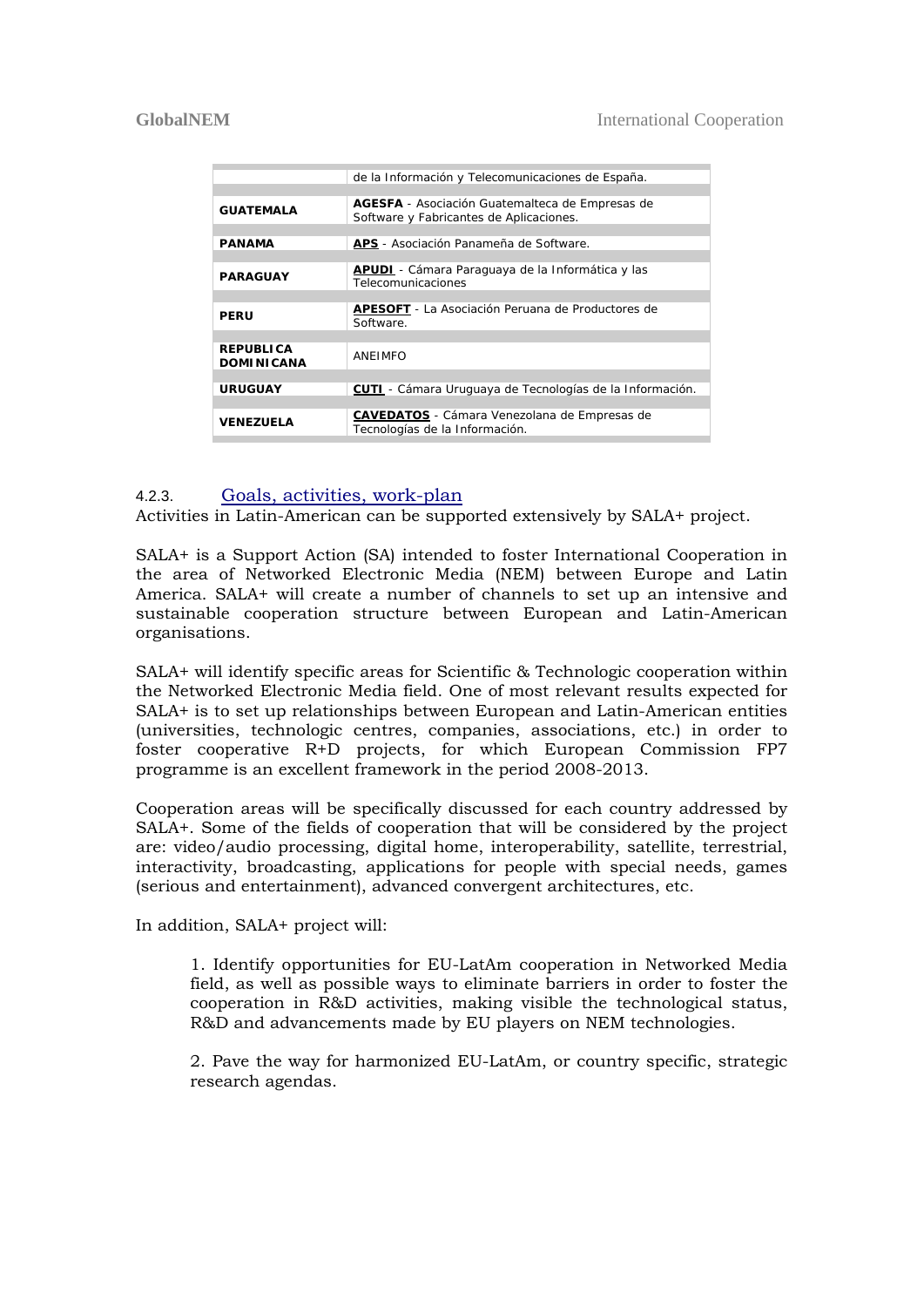3. Organisation of conferences, workshops, info days and other dissemination activities in order to increase awareness of the opportunities which are suitable for Latin-American countries through the FP7 and other European R+D programmes.

4.2.4. Results expected in Latin-America through SALA+ support The main results of SALA+ are:

- 1. Identify scenarios and opportunities for cooperation EU-Latin American: **national and regional R&D programmes**, studying the current environment.
- 2. Identification of stakeholders for future enhanced EU-LatAm cooperation. **Mapping and classification of organisations** both in Europe and Latin American countries, interested to launching collaborative R&D projects in the NEM field. Analysis of **Resources and Interest** of industrial companies, Technology centres, universities, R&D national plans, etc. Identification and study of **best practices on R&D**.
- 3. Produce common **EU-LatAm Strategic Research Agenda** to inspire the launch of Latin America/Europe joint R&D projects in the networked media sector. That Agenda will take into account the NEM research Agenda as well as the ICT FP7 work programme.
- 4. Create and increase **awareness** in Latin American countries through the organisation of events, the production of articles, newsletters, the creation of a webpage, etc. Some of the best practices of R+D activities identified in WP3 will be used in the dissemination efforts.

#### **4.3. Brazil**

4.3.1. European stakeholders and Coordinator Coordinator: Oscar Mayora (CREATE-NET), oscar.mayora@create-net.org

Interested: Luis Miguel Silva (PT Innovacao), Ebroul Izquierdo (QMUL, London), Thomas Owens (Brunel University, London). Maurizio Roscani [DIDA Group}, Stephen Benians (Metaware). Coordinators from other ongoing projects between Brazil and EU will be invited in early 2008.

#### 4.3.2. International stakeholders

Edison Spina (EPUSP, São Paulo), Moacyr Martucci (EPUSP, São Paulo). Pedro Jatoba (Aptel/Eletrobras, Rio de Janeiro), Paulo Egler (CGEE, Brasilia) Akio Sakurai (Thales, São Paulo) – invited. Other Brazilian partners already involved in ongoing EU-Brazil projects will be invited.

#### 4.3.3. Goals, activities, work-plan

During the past years, an intensive exchange between Brazil and EU has been taking place in the area of Networked Electronic Media through the activities of various EU Projects. These collaborations have enriched the international cooperation thanks to the creation of successful partnerships between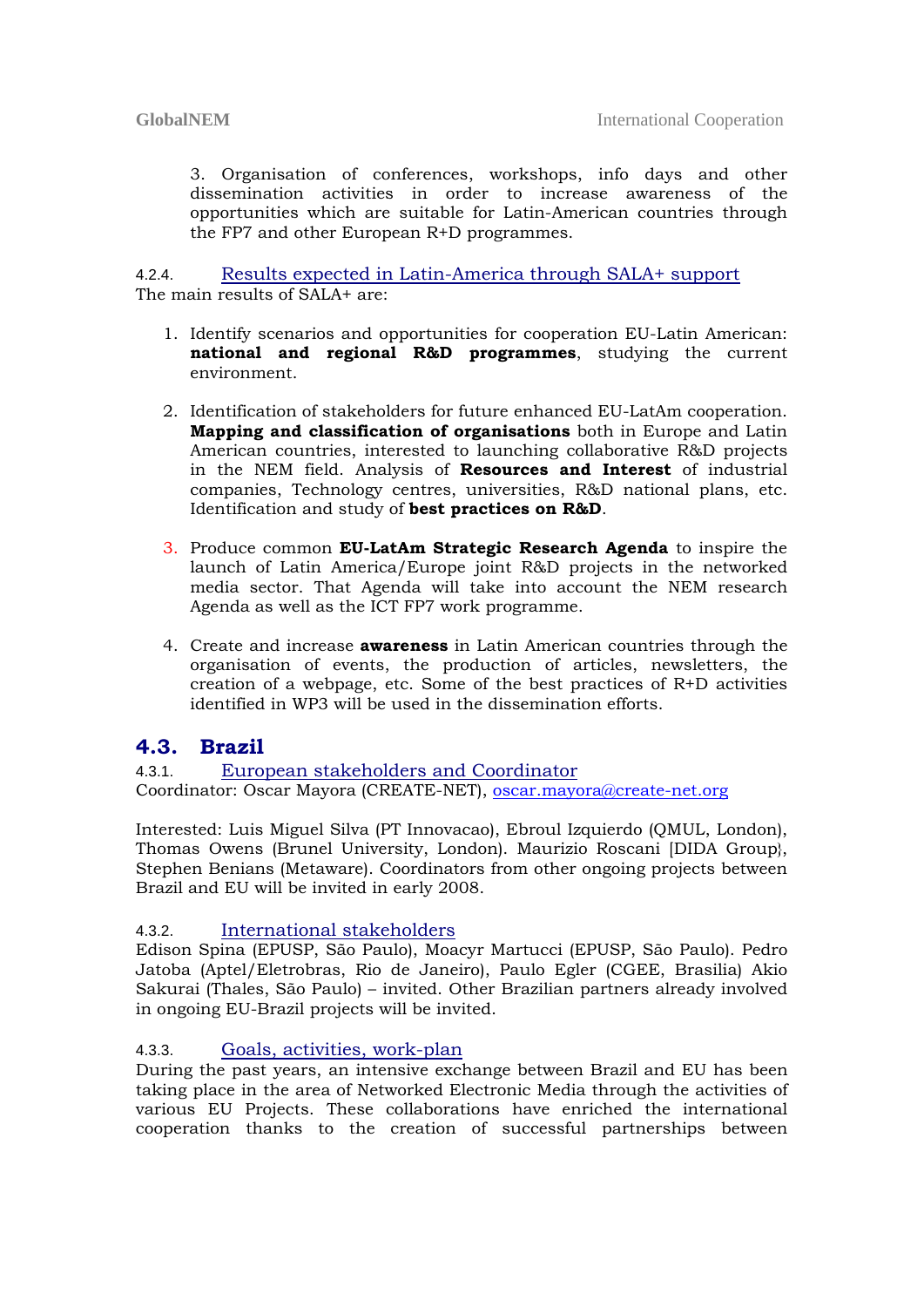European and Brazilian institutions as stakeholders of several technologies sensitive to NEM. A non exhaustive summary of these collaborations include the following EU-Projects:

- BEACON -Concerned with Digital Terrestrial Television (DTT) services for T-Learning
- BELIEF About E-Infrastructures and Digital Libraries for bringing Europe's eLectronic infrastructures to an expansion of its frontiers
- BRASIL Dealing with broadband communications over satellite integrated links for providing access to rural areas and with a special focus Digital Video Broadcasting (DVB)
- $\div$  C@R On Collaborative Working Environments (CWE) as key enablers catalyzing rural development in the form of Rural Living Labs (RLL)
- SAMBA- Interested in developing a framework for enabling the creation of Community Access iDTV Channels, based on iDTV technologies and cross-compatible between DVB-T MHP and DVB-H.
- WINDS-LA A support action interested in widening IST networking development support between EU and Latin America
- INSTINCT an integrated project that delivered a converged broadcast and telecommunication service platform able to create, deliver, and manage interactive, multimedia content and services for consumption on three different terminal types.
- BBice B.Bice is a project oriented to the enhancement of the international cooperation activities in science, technology and innovation between Brazil and the European Union (EU).

The main activities envisioned by the Brazil – EU Working Group are the organization of joint events and development of a research agenda and roadmap for defining the main interests of Brazilian-EU Cooperation in NEM-related areas. The Working Group will also foster the identification and involvement of key industries interested in promoting EU-Brazil collaborations based on topics of interest previously identified (see items list below) and by defining new topics of interest. The starting list of topics includes:

- $\ddot{\phantom{1}}$  Interactive and Mobile Multimedia Services
- $\pm$  End to End Quality of Service on a heterogeneous environment
- $\ddagger$  Interactive Digital Television
- $\ddot{\bullet}$  The influence of Interactive DTV on the Digital Divide Social issues
- $\ddagger$  Interoperability between European, American, and Brazilian DTV **Standards**
- $\overline{\phantom{a}}$  Middleware for Interactive DTV
- $\overline{\phantom{a}}$  Mobile TV
- Digital Rights Management
- Professional and Users-Generated Content Creation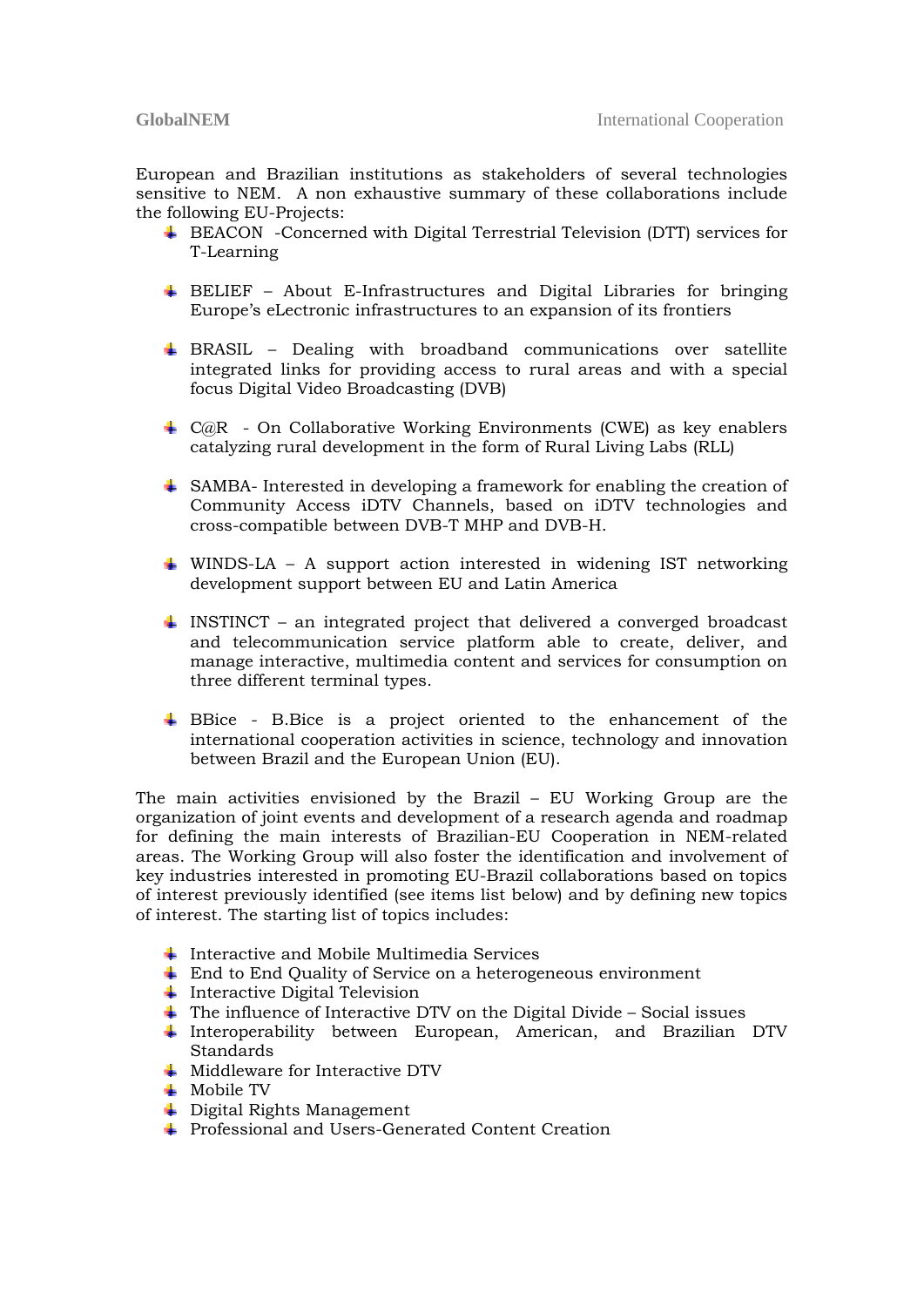- Business Models, Regulation Harmonization, and Return Channels
- $\overline{\phantom{a}}$  Multimedia Signal Processing
- $\ddot{\bullet}$  Source and channel coding
- Visual and media information retrieval, etc.)
- **↓** Networked Media and Users experience
- $\textcolor{red}{\bullet}$  Multimedia Communities

The work plan . includes three main stages:

- 1. The Working Group core members will revise and identify new relevant topics and potential stakeholders in EU and Brazil for consolidating a more extensive Working Group. Envisioned conclusion of this activity is end of February 2008.
- 2. The extended Working Group will refine the topics of interest and will put together a first draft document with the Brazilian-EU perspectives of collaboration under NEM topics and a joint research agenda. Envisioned time for completing the draft document is end of April 2008.
- 3. The Working Group will promote the organization of a workshop for discussing in-depth about the most interesting topics of the joint research agenda between EU-Brazil. Expected time for this activity is during Fall 2008.

### **4.4. India**

#### 4.4.1. European stakeholders and Coordinator

The following Entities are interested to get involved in activities associated to cooperation EU-India in the networked electronic media field:

- Julián Seseña, ROSE Vision
- Roger Torrenti, Sigma Consultants
- Juan Mari Okina, ISEA, Spain
- Pierre Yves Danet, Orange France Telecom
- Yolanda Ursa, Inmark
- Elias Perez, Quobis Networks
- Juka Kaario, Nokia
- Perttu Heino, TAMK
- Ferdinand Aicher, aico-software, Austria
- Roland Grunder, SwissMedia
- Apostolos Vontas, ALTEC, Greece
- *va@telecompare.gr*
- Haluk Gokmen, Beko-Grundig Elektronik, Turkey

Coordinators: Surbhi Sharma, ITSMA. Pierre-Yves Danet (Orange-France Telecom) acting as co-coordinators.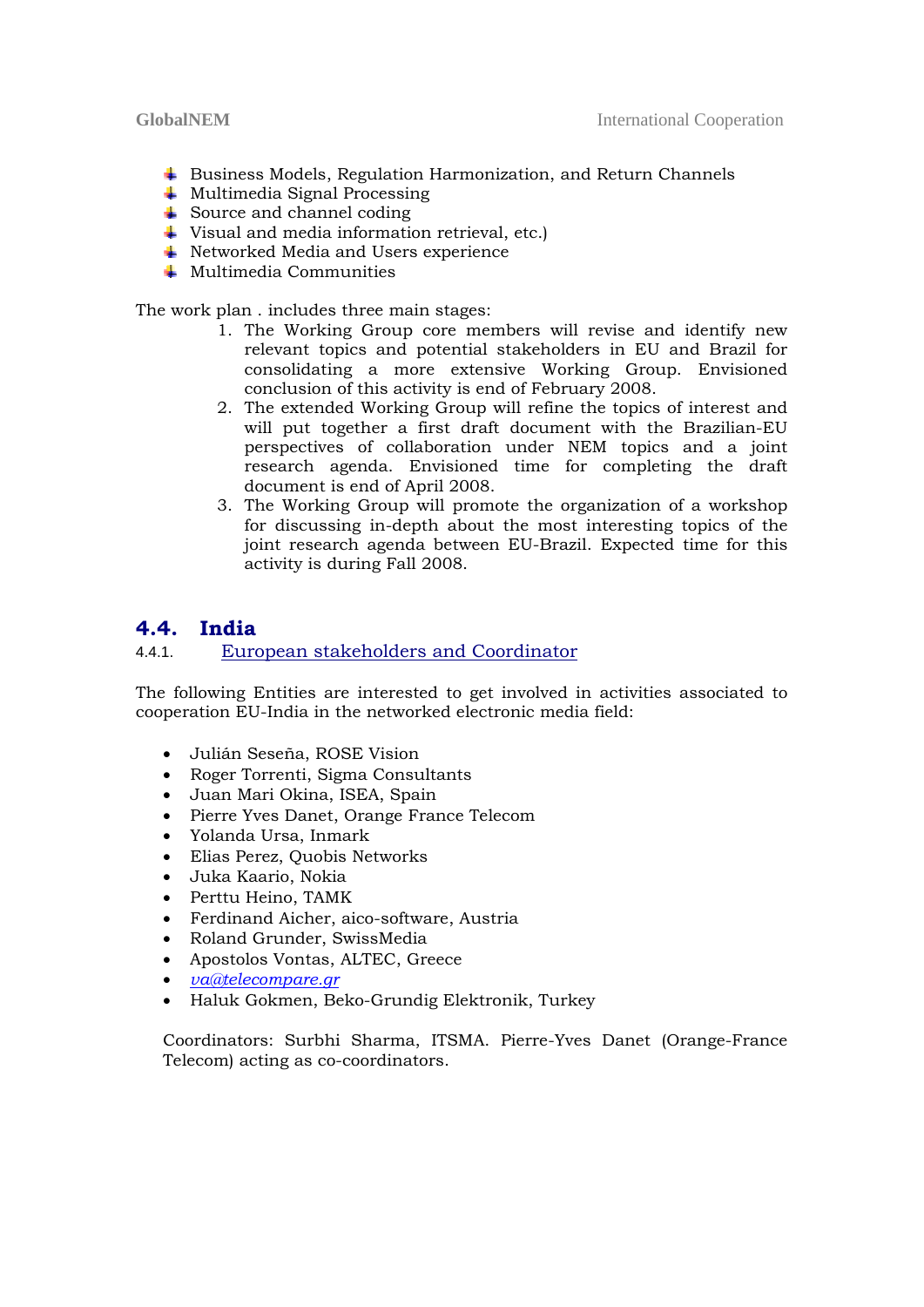#### 4.4.2. International stakeholders

Some Indian key stakeholders to implement the cooperation are:

- NCP: Surbhi Sharma, ITSMA India
- Ministry of Information and Communication Technology
- R&D: India Institute of Technology
- *Some* Local industry:
	- FT-Orange
	- Nokia Siemens Networks
	- Alcatel Lucent

Others:

- *NASSCOM (association indienne pour le logiciel):*
- *FICCI (Federation of Indian Chamber of Commerce & Industry):*
- Federation House
- *CII (Confederation of Indian Industries):*
- *Le European Business Group*

#### 4.4.3. Goals, activities, work-plan

NEM believes that, based on the experience of some NEM members on EU-Asian cooperation, focussing on pure RTD cooperation projects with third countries (like India ...) may not get short term results, but efforts should be focused on actions oriented to the alignment of the R&D interests of stakeholders from the two regions.

Therefore as a priority, discussions on strategic trends should be the main matter for cooperation. These actions would include:

- co-organising events: summit, workshops....
- roadmap, exchange, clustering projects...

This would mean that NEM efforts should be focused to get clear areas and players where further technological cooperation can be implemented. The initial set of technological areas of interest for EU-India cooperation could be the following:

1. REPRESENTATION OF CONTENT. Content formats relying on open (and, if possible, open-source) standards that are widely used and shared between large communities of the whole content publication chain, especially scene-based content description and metadata (including indexing and search engines for rich-media content)

2. INTELLIGENT DELIVERY. Research on the key concepts of 'Next Generation Network' architectures (i.e. control of services independently of the bearer resources, and open and standardised interfaces between the services control and the resources control).

3. QUALITY CONTROL. In order to operate in heterogeneous networks where the underlying network connection may be transferred from one access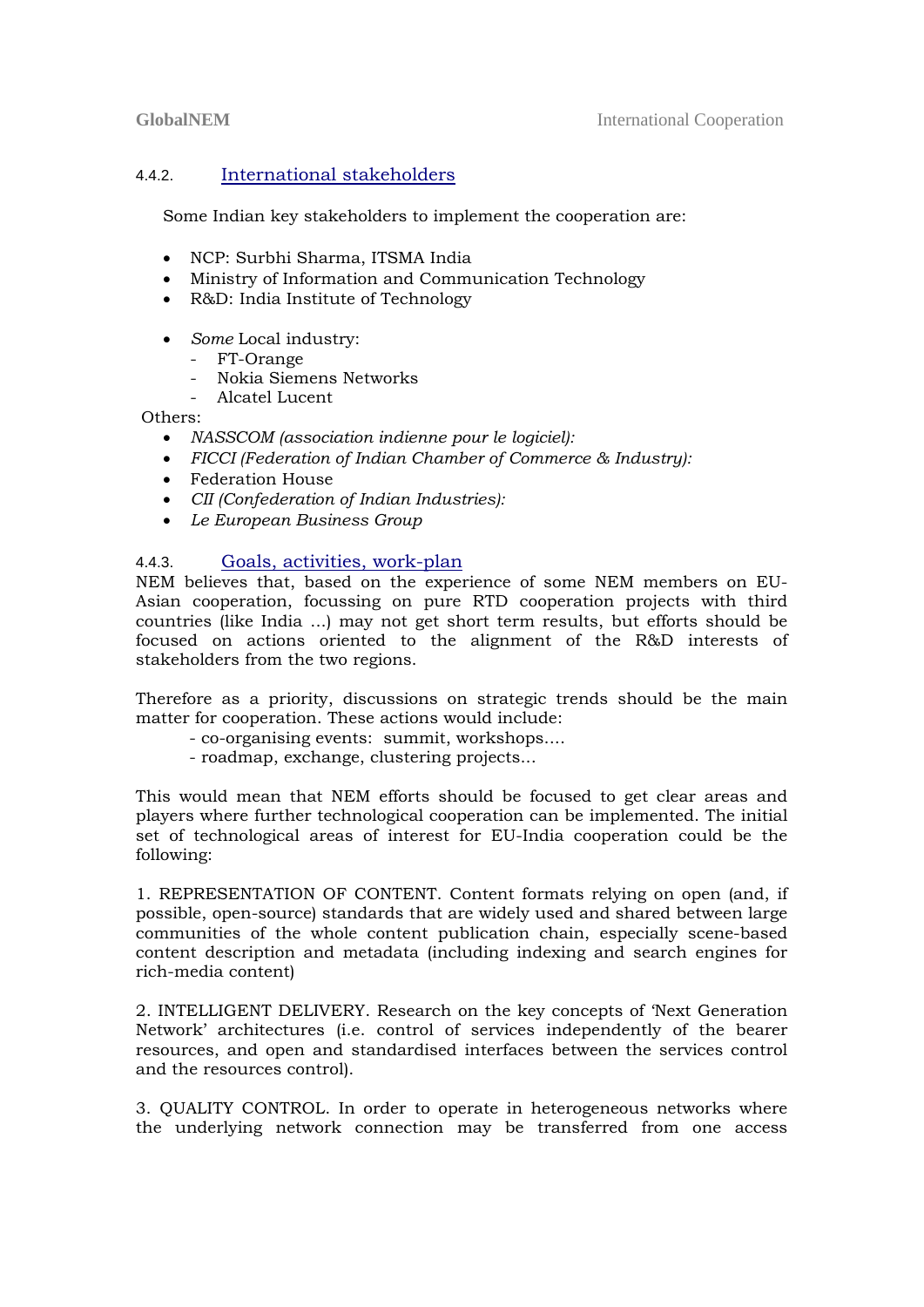technology to another (e.g. from WLAN to optical to 3G), applications need to include mechanisms to adapt their operation to tracking and changing network OoS.

4. VIRTUAL REALITY. Entertainment applications, including interactive applications such as games.

5. FEDERATED SERVICES. Creating services for different terminals, networks and media formats is becoming more complex all the time. Billing/payment.

6. MIDDLEWARE. Allow application software to execute multimedia functions with a minimum knowledge of the inner workings of the multimedia terminal – which may be used for generating content or for reproducing it.

7. RESIDENTIAL NETWORKS. Application of the well known European experiences on collective use of domestic network infrastructures, like SMATV, MATV or the recent Common Infrastructures for Telecommunications rules developed in some European countries. There are similarities of residential structures in India and some European countries, where people live and work in community buildings, which are equipped with common infrastructures for telecommunications, including audiovisual networks.

8. STANDARDS dialogue. One of the main points for discussions should be the stimulation of commitment for the adoption of standards, which may result as a consequence of  $R+D$  activities. It is extremely important that  $R+D$  priorities take into account the perspective and environment of the Indian scenario about the adoption of standards.

9. Innovative BUSINESS MODELS and Market trends. Exchange of information on innovative business cases and successfully exploitation of services and products.

#### 4.4.4. Relevant FP6 – FP7 projects addressing R+D cooperation with Índia.

Relevant projects addressing cooperation EU-India are:

• **INCITE** - To strengthen ICT co-operation between European and Indian researchers. Preparatory activities for the establishment of a National Contact Point in India, mapping of EU-India ICT complementarities, and nine training events. The project ended May 2007.



• **MONSOON** - Enhancing **EU-India** scientific and technological cooperation in the ICT field. Organisation of several workshops (*Euro-India*) . WWW.euroindia-it.org

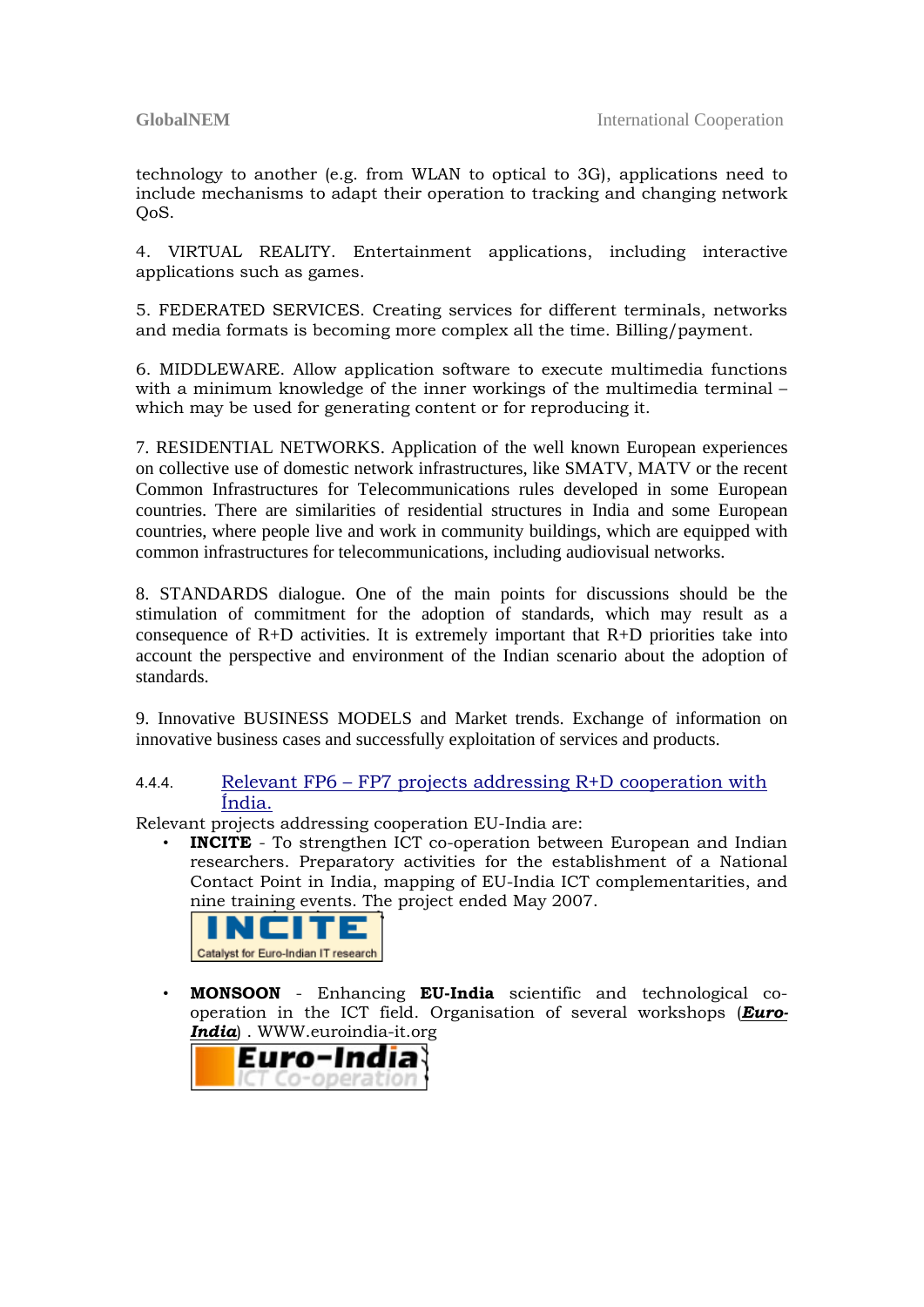#### 4.4.5. Global NEM further actions EU-India

Organize an EU-India summit during the Second Quarter 2008. Pierre yves Danet and Surbhi Sharma are preparing the context with the support from GlobalNEM.

In addition to the organisation of summit or workshop, the following action plan is proposed:

- 1. Make a presentation and share the NEM vision and the NEM Strategic Research Agenda
- 2. Try to identify which topics are missing according to Indian view
- 3. Establishing a roadmap positioning the research topics by priority.
- 4. Identifying common projects addressing these topics.

#### **4.5. Mediterranean area**

4.5.1. European stakeholders and Coordinator Perttu Heino, *perttu.heino@tamk.fi*, Perttu EDA Institute of TAMK, www.medainstitute.fi Julián Seseña, Rose Vision, is also preparing actions for INCO-MED

ALTEC S.A. Greece with experience and collaborations established in the Mediterranean area

EuroMed Permanent University Forum (EPUF) ( *www.epuf.org* ) :

Executive Secretariat URV-Universitat de Tarragona S. Pau, 4 - 43003 Tarragona Catalonia- SPAIN Tel. 0034977558528 Fax. 0034977559739 *executive.secretariat@urv.cat*

EU members of the EPUF management Committee are:

University of Malta *www.um.edu.mt* TAMK University of Applied Sciences - Finland www.tamk.fi Università degli Studi di Foggia Italy www.unifg.it University of Westminster - UK www.wmin.ac.uk Instituto Superior de Comunicacão Empresarial de Lisboa - Portugal www.efap.com/index.php?/efap/lisbonne

#### 4.5.2. International stakeholders

Key stakeholders in the first stage (first part of 2008) are the international partners of TAMK MEDA Institute in Morocco:

- University of Mahamadia in Casablanca

- University of Abdel Malek Essadi in Tetouan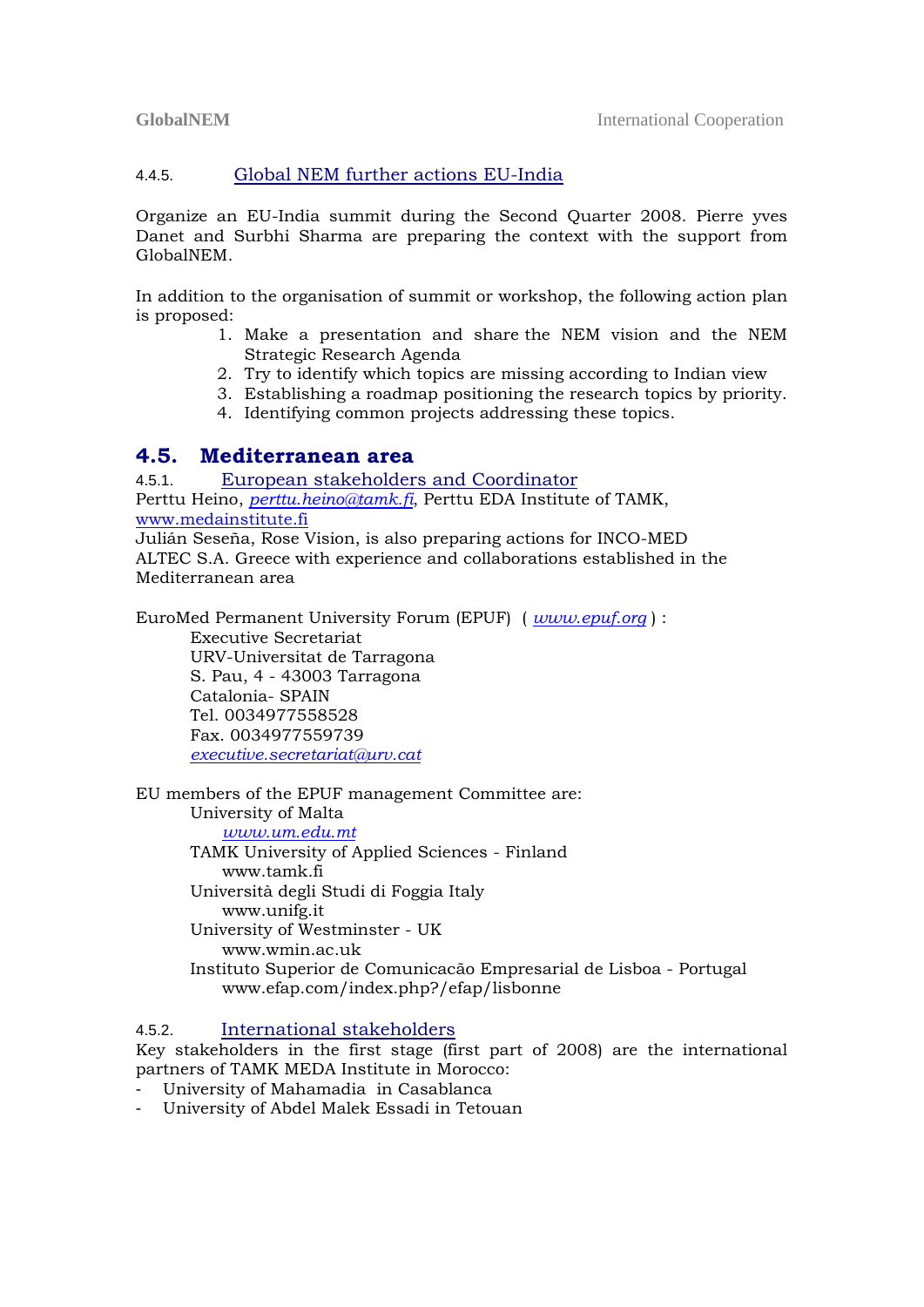In connection to the yearly seminar of EPUF in 2008, a proposal will be made to extend the activities to cover all the international members of the Euromed Permanent University Forum (EPUF) ( *www.epuf.org* )

Non-EU members of the EPUF management Committee are: Abdelmalek Essaâdi de Tanger- Tétouan Morocco www.uae.ma University of Aleppo - Syria www.alepuniv.shern.net Université Saint-Joseph de Beyrouth - Lebanon www.usj.edu.lb University du 7 Novembre à Carthage - Tunisie www.univ7nc.rnu.tn Birzeit University - Palestine www.birzeit.edu Karadeniz Technical University - Turkey www.ktu.edu.tr

#### 4.5.3. Goals, activities, work-plan

A meeting will be arranged in Morocco in April-May 2008 to pilot the ideas of GlobalNEM with representatives of University of Mahamadia in Casablanca and University of Abdel Malek Essadi in Tetouan, including their partners from the local industry and the government.

In the yearly meeting of EPUF, GlobalNEM issues will be introduced in the workshops of the five working groups of EPUF:

- WG 1 Mobility
- WG 2 Harmonization and quality assurance
- WG 3 Management and Training
- WG 4 Human development and active citizenship
- WG 5 Communication and e-learning

The discussions will be continued for the rest of the year 2008, resulting with a detailed action plan which involves a number of key i9nternational partners from EPUF together with their local industry and government partners.

#### **4.6. Africa sub-Saharans**

#### 4.6.1. European stakeholders and Coordinator

The European EU-Africa project, START, acts as coordinator (Sigma consultants, *info@euroafrica-ict.org*).

Interested on Angola, Luis Miguel Silva, PT Innovacao (LuisMiguel-H-Silva@ptinovacao.pt)

#### 4.6.2. International stakeholders

#### 4.6.3. Goals, activities, work-plan

• Addressed research topic: Networked media.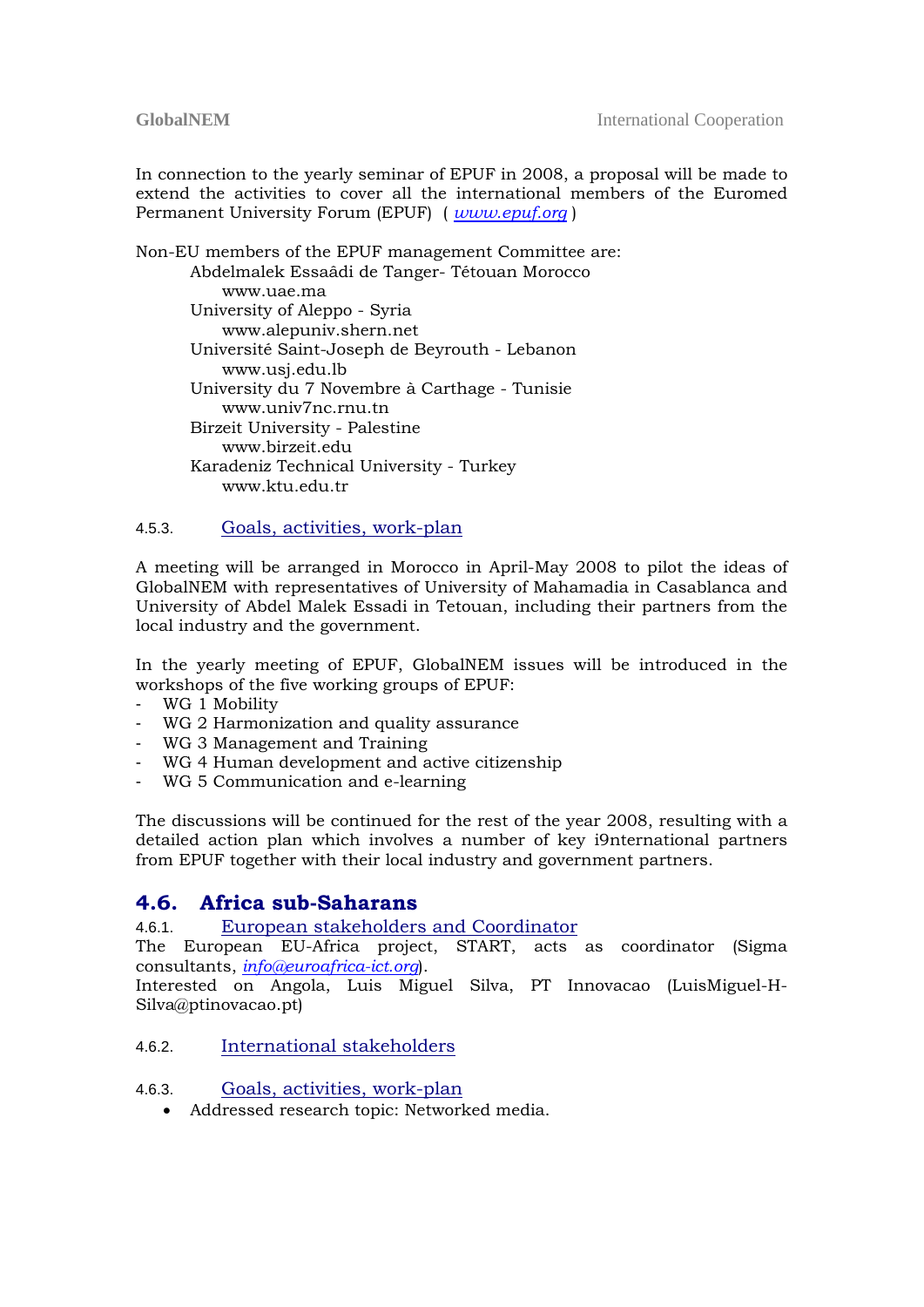The objective is to develop Interoperable multimedia network and service infrastructures, to design end to end system and application that enable i) intuitive, intelligent, professional and non-professional creation, manipulation, storage/handling/search, management and rendering of media; ii) new creative forms of interactive, immersive and very high quality media (such as 3D, virtual and augmented reality) as well as new forms of experiences for individual users or user communities

- Expected research output(s):
	- o World leadership in a new generation of media technologies providing significantly higher performances in terms of intelligence, scalability, flexibility, speed, capacity, ease of use and cost.
	- o New and sustainable market opportunities based on converged business models between content, telecom, broadcast and consumer electronics industries. Reinforced European position vis-à-vis global interoperability and standardisation initiatives.
	- o Widespread adoption of new digital media consumption and production patterns. Enhanced quality of life through new usage forms contributing to social, intellectual and leisure well-being. New opportunities for content production and exploitation
- Targeted country(ies) / region(s): South Africa, Senegal, Botswana, Cameroon, Côte d'Ivoire, …

One of the objectives is to decrease Digital divide between rich countries and poor ones. Information access is one of the vital aspects for development of local industries and the implementation of Mobile and any other networked consumer devices in sub-Saharan Africa countries is able to provide them a way to access to this information. This multimedia information is necessary to residential but also to professional users helping them in developing their business.

NEM should help these countries in establishing the roadmap of service development according to the local needs. Objective 1.5 is very ambitious but some of the results could help in decreasing digital divide in Africa.

The development of S&T cooperation in the ICT area between the EU and this region is mainly addressed by the START FP6 support action that will be followed up by the FP7 EuroAfrica-ICT support action. Both are coordinated by Sigma Consultants and involve several European and African partners. See *www.euroafrica-ict.org* for full details.

In the framework of EuroAfrica-ICT (and of another support action called IST-Africa), cooperation forums will be organised in 2008 and 2009 in Europe and in Africa and dialogues between the EC and African national and regional authorities will be strengthened.

There are presently only some EU-funded research projects involving sub-Saharan organisations, and mainly South African ones.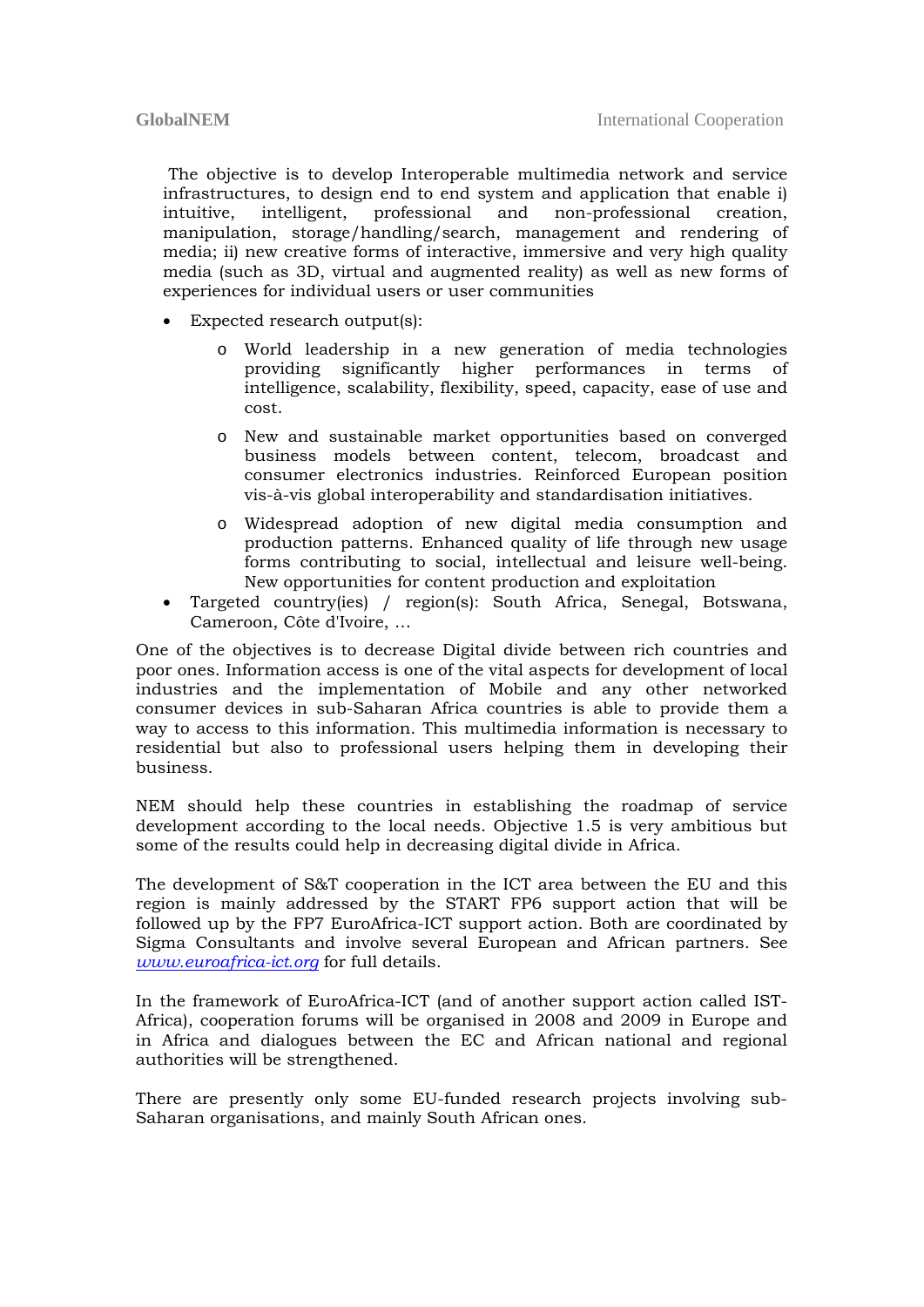Concerning Sub-Saharan Africa, NEM will consider:

- being involved in the planned cooperation events (taking care for instance of a specific NEM parallel session),
- extracting from its SRA the topics which are the most relevant for this region
- setting up joint research projects and trials related to identified topics

This region is already of clear interest to many NEM members, for instance Orange, a company already present in Mali, Senegal, Guinea Bissau, Guinea, Ivory coast, Equatorial Guinea, Cameroon, Botswana, Mauritius, Madagascar, and more recently in Central Africa, Nigeria and Kenya. All these countries have not the same level of technology but Orange mentions that in sub Saharan-Africa most of the telecom development will be done through wireless technologies due to the fact that infrastructure does not exist everywhere. For this reason, Orange proposes to extract from the NEM SRA in priority the topics which could be supported by mobile phone and of course services which could help people in there daily live such eServices: eAdministration, eInclusion, eEducation, etc.

### **4.7. SouthAsia**

#### 4.7.1. European stakeholders and Coordinator

Roger Torrenti, SIGMA. The project SEACOOP, (http://www.eurosoutheastasiaict.org) will work on cooperation EU-SouthAsia

ALTEC S.A. Greece, coordinated by Apostolos Vontas has experience, collaborations and contacts established in SE Asia, in Indonesia, Malaysia and Thailand though involvement in the SSA ENGAGE project

#### 4.7.2. International stakeholders

Organizations that showed interest to further collaborate with EU, in the context of R&D especially in Telecommunications and Multimedia in Indonesia, Malaysia and Thailand.

- School of Computer Sciences, Universiti Sains Malaysia,Penang, Malaysia
- Multimedia Development Corporation Sdn Bhd (MDeC), Selangor Darul Ehsan, Malaysia
- EU-Malaysia Chamber of Commerce & Industry (EU-MCCI)
- Software Consortium of Penang (SCoPe), Penang, Malaysia
- Telekom Malaysia Berhad,Kuala Lumpur, Malaysia
- National Electronics and Computer Technology Center (NECTEC), Thailand
- Indonesian Chamber of Commerce (KADIN, Jakarta, Indonesia
- PT Uptrans Telekomunikasi, Jakarta, Indonesia
- Masyarakat Telematika Indonesia (Mastel, Jakarta, Indonesia
- Badan Regulasi Telekomunikasi Indonesia (BRTI), Jakarta, Indonesia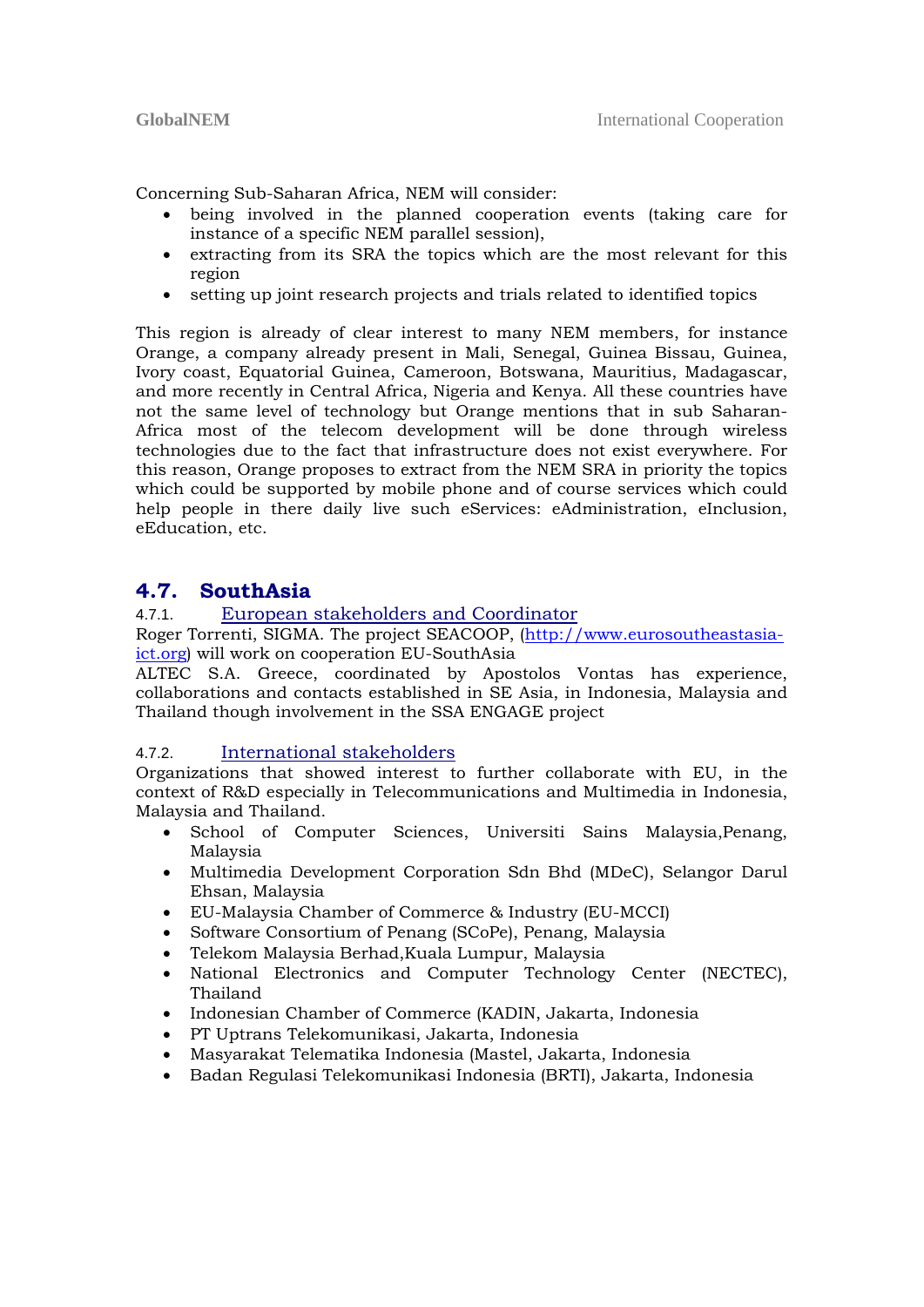#### 4.7.3. Goals, activities, work-plan

The development of S&T cooperation in the ICT area between the EU and this region is mainly addressed by the SEACOOP FP7 support action coordinated by Sigma Consultants, and involving the national Agencies managing ICT research in the 7 most advanced Southeast Asian countries:

- The Advanced Science and Technology Institute (ASTI), Philippines
- The Institute for Infocomm Research (I2R), Singapore
- The Agency for the Assessment and Application of Technology (BPPT), Indonesia
- Mimos Berhad, Malaysia
- The National Council for Science and Technology Policy (NCSTP), Vietnam
- The National ICT Development Authority (NIDA), Cambodia
- The National Science and Technology Development Agency (NSTDA), Thailand.

See *www.eurosoutheastasia-ict.org* for full details.

In the framework of SEACOOP, a cooperation forum will be organised in October or November 2008 in Europe, awareness workshops will be organised in Cambodia, Lao, and Vietnam and dialogues between the EC and Southeast Asian authorities will be strengthened. The main objective of the project is however to identify and support the development of 10 to 15 strategic cooperation projects of mutual interest.

Concerning Southeast Asia, NEM will consider:

- being involved in the planned cooperation forum (taking care for instance of a specific NEM parallel session),
- leading one of the strategic cooperation projects to be identified.

#### **4.8. Korea**

4.8.1. European stakeholders and Coordinator Roger Torrenti, SIGMA. The project COJAK, (*http://www.eurojapan-ict.org*) will work on cooperation EU-Korea focusing on SouthKorean region

#### 4.8.2. International stakeholders

#### 4.8.3. Goals, activities, work-plan

The development of S&T cooperation in the ICT area between the EU and South Korea is mainly addressed by the ASIACOOP FP6 support action that will be followed up by the FP7 COJAK support action. Both are coordinated by Sigma Consultants. See *www.eurosouthkorea-ict.org* for full details.

In the framework of ASIACOOP and COJAK, an EU-Korea cooperation forum will be organised in June 2008 in Seoul (on the occasion of OECD ministerial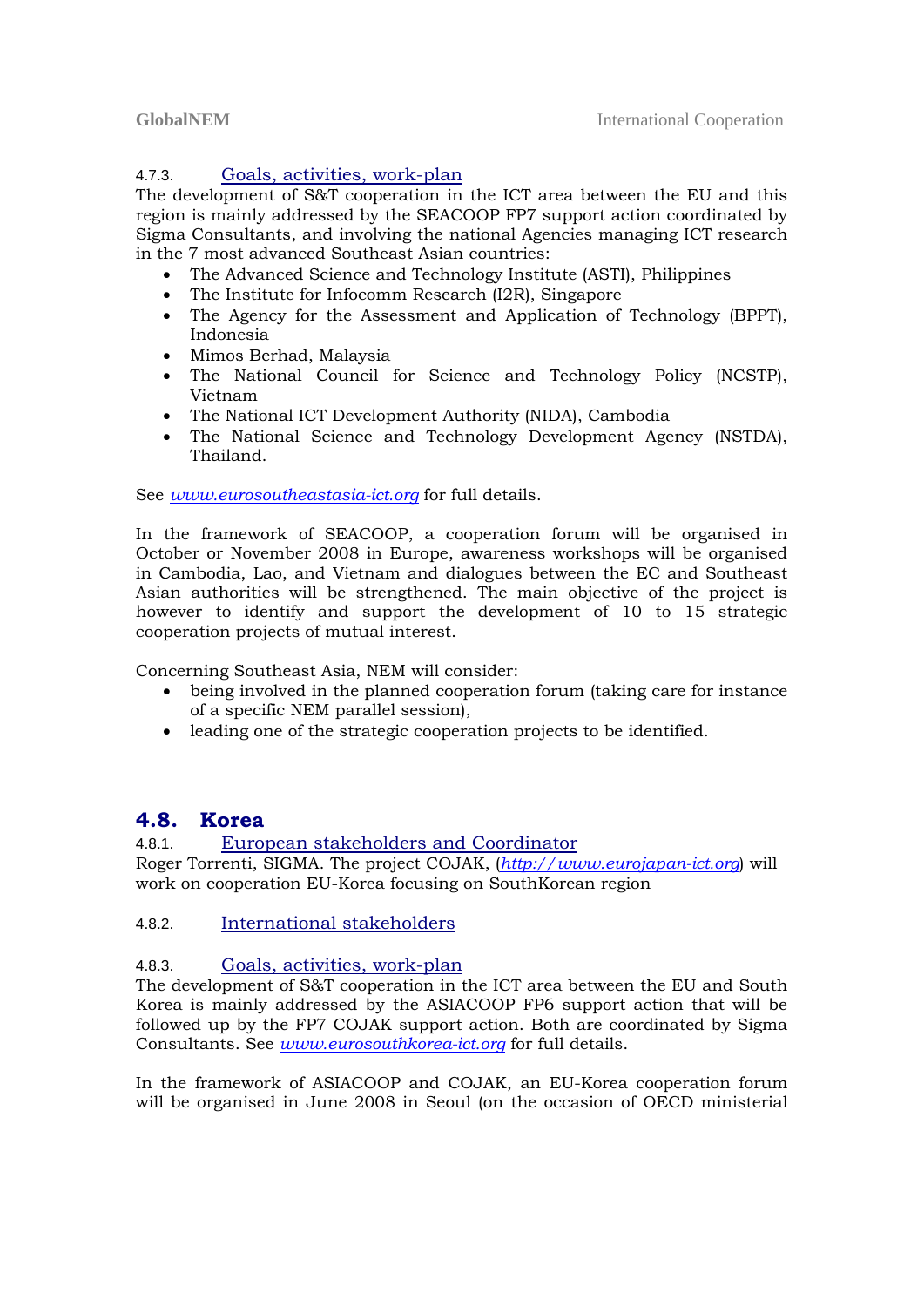meetings) and in October or November 2008 in Europe, and dialogues between the EC and Korean authorities (MIC, MOST) will be strengthened.

Concerning South Korea, NEM will consider:

- being involved in the planned cooperation events (taking care for instance of a specific NEM parallel session),
- extracting from its SRA the topics which are the most relevant for South Korea
- setting up joint research projects related to identified topics

Current priorities of the ICT Research in :

- Indonesia

- o Rural Telecommunication (NGN)
- o Digital Broadcasting
- o Digital Library
- o Creative Multimedia
- o Wireless communication
- Malaysia
	- o ICT infrastructure
	- o E-government
	- o E- learning
	- o Online TV
	- o Networking
	- o Business computing
	- o Multimedia · Wireless communication
- Thailand
	- o ICT infrastructures
	- o E- learning
	- o E-Commerce
	- o Computer Electronic Engineering
	- o Network Applications
	- o Wireless Communication

#### **4.9. Russia**

- 4.9.1. European stakeholders and Coordinator
- 4.9.2. International stakeholders
- 4.9.3. Goals, activities, work-plan

[To be completed at a later stage]

### **4.10. USA**

4.10.1. European stakeholders and Coordinator

- Prof. Ebroul Izquierdo (QMUL. London)
- 4.10.2. International stakeholders

Prof. A. Katssaggelos, North-western University Chicago (QMUL contact)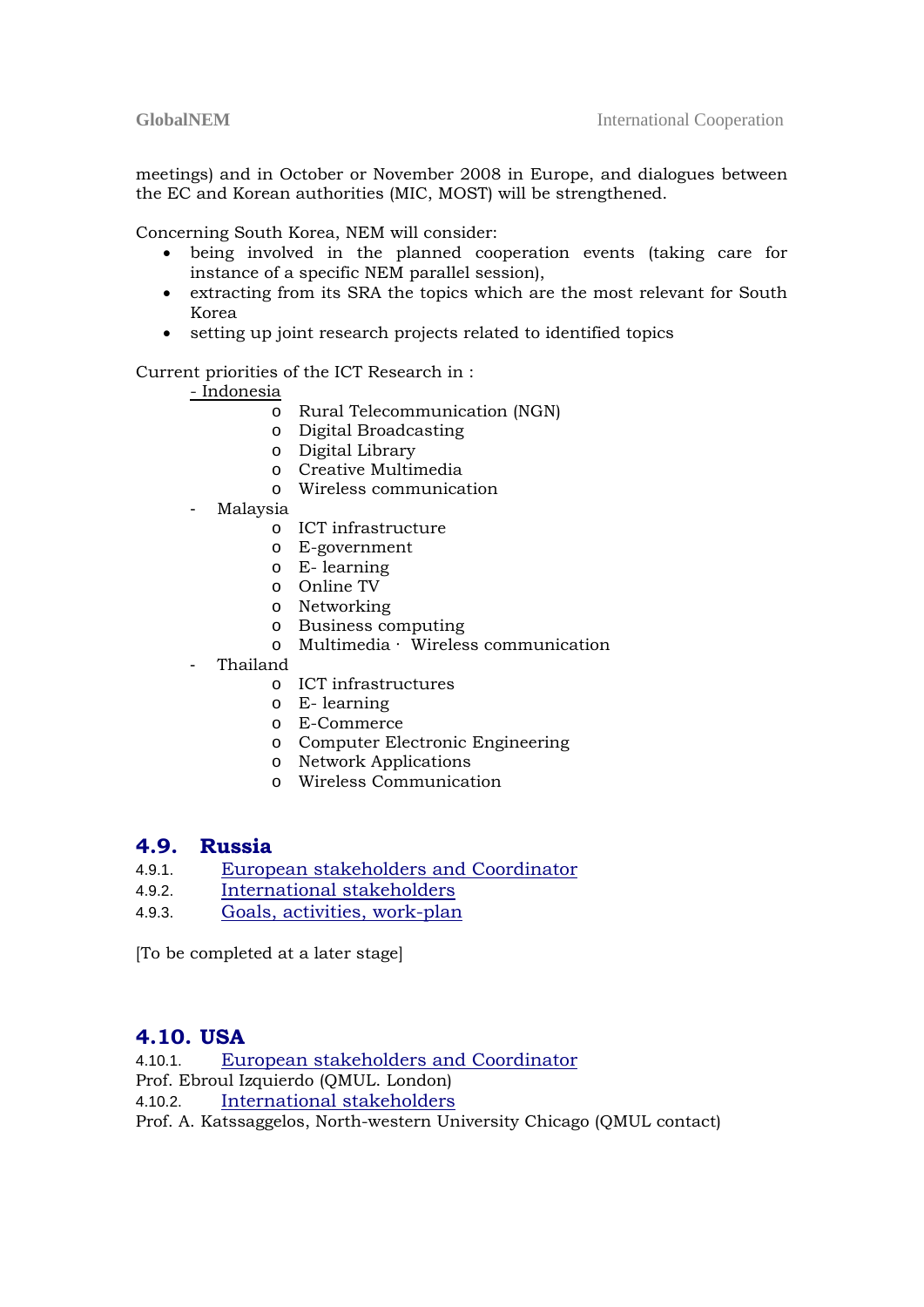#### 4.10.3. Goals, activities, work-plan

[To be completed at a later stage]

### **4.11. Japan**

4.11.1. European stakeholders and Coordinator

Roger Torrenti, SIGMA. The project COJAK, (*http://www.eurojapan-ict.org*) will work on cooperation EU-Japan

#### 4.11.2. International stakeholders

#### 4.11.3. Goals, activities, work-plan

The development of S&T cooperation in the ICT area between the EU and Japan is mainly addressed by the ASIACOOP FP6 support action that will be followed up by the FP7 COJAK support action. Both are coordinated by Sigma Consultants. See *www.eurojapan-ict.org* for full details.

In the framework of ASIACOOP and COJAK, a EU-Japan cooperation forum will be organised beginning of March 2008 in Tokyo and in October or November 2009 in Europe, and dialogues between the EC and Japanese authorities (MIC, MEXT, METI, MOFA) will be strengthened.

Concerning Japan, NEM will consider:

- being involved in the planned cooperation events (taking care for instance of a specific NEM parallel session),
- extracting from its SRA the topics which are the most relevant for Japan
- setting up joint research projects related to identified topics

## **5. Overall Schedule of activities and events related to GlobalNEM scope**

The following events and international activities are identified, where workshops, lectures, speeches, presentations, posters, demos, etc., related to NEM project and activities can be implemented. This list is part and is maintained by the NEM secretariat as NEM events list:

- o ANDICOM Colombia Feb 2008
- o WEBIST 2008, Madeira, Portugal
- o NAS 2008 Conference, April 2008, USA
- o SBRC Simposio Brasiliero de Redes de Computadors, May 2008, Brazil
- o SET 2008, August 2008, Brazil
- EU-India NEM Summit 22-23 April 2008 (TBC dates)
- o EXPOCOMM Mexico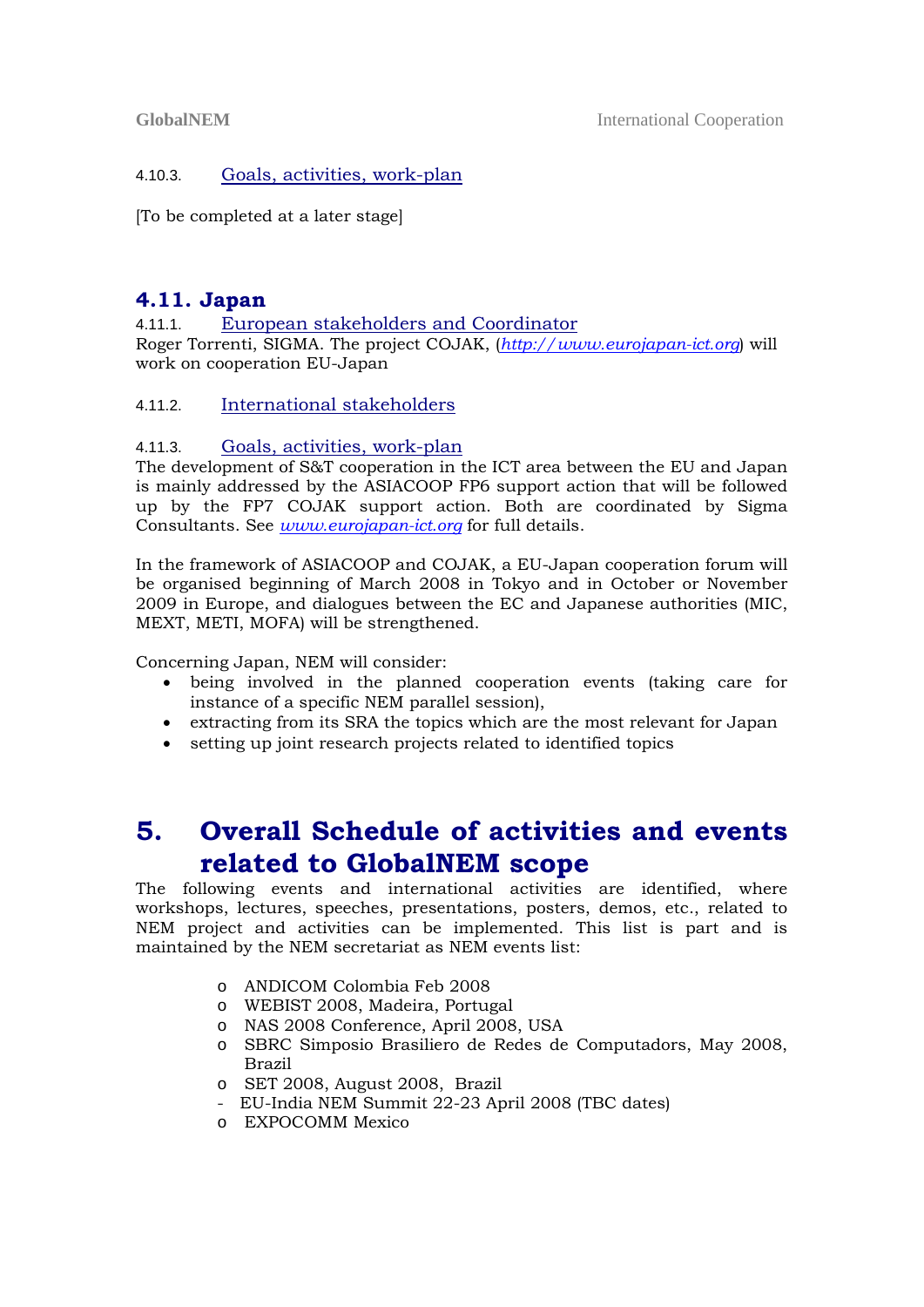#### o CAPER Argentina

## **6. Overall list of GlobalNEM participants**

### global-cluster@nem-initiative.org Observer European Commission: Francisco Medeiros. Julián Seseña, jsesena@rose.es, ROSE Vision Roger torrenti, roger.torrenti@sigma-consultants.fr Enrique Menduiña, efmm@tid.es, Telefonica I+D Olivier Rerolle, Olivier.rerolle@cetim.org, CETIM Michael Scholles, scholles@ipms.fraunhofer.de, Fraunhofer Institute Vassiliki Apostolopoulou, va@telecompare.gr Perttu Heino, perttu.heino@tamk.fi, TAMK Tampere Polytechnic University of Applied Sciences Mirella Avvenente, mirella.avvenente@poste.it, De Agostini Katai Szabolcs, ISVZ, Hungary, katai.szabolcs@isvz.hu Bernard Goffart, ST, bernard.goffart@st.com Marius Enache, Romania, NEM Romania, marius.enache@nem-pt.ro Surbhi Sharma- ITSMA-Interactive Technology, Software and Media Association surbhi@iTSMAindica.org Ebroul Izquierdo, Queen Mary University of London, ebroul.izquierdo@elec.gmul.ac.uk David Argiles, iTEAM, Universidad Valencia, dargiles@ctt.upv.es Paul Cunningham, CEO, IIMC International Information Management Corporation Ltd, UK, paul@iimg.com pierre.simay@get-telecom.fr, Groupe Ecoles Telecomunications, France Apostolos Vontas, avo@altec.gr, ALTEC, Greece Moudrick M. Dadashov, md@ssc.lt Eric Schtuz, ST, eric.schutz@st.com, France J. Faller, Homefibre digital network, Austria, j.faller@homefibre.at Juan Mari Okina, ISEA, Spain, jmokina@iseamcc.net Pierre Yves Danet, Orange France Telecom, pierreyves.danet@orange-ftgroup.com Yolanda Ursa, Inmark, yus@inmark.es, Spain Elías Perez Carreras, Quobis Networks, elias.perez@quobis.com, Spain Juka Kaario, Nokia, juha.kaario@nokia.com, Finland Ferdinand Aicher, E: aicher@aico-software.at Roland Grunder, SwissMedia, r.grunder@swissmedia.ch Moumtzi Basiliki, ALTEC, mova@altec.gr, Greece Jed Yang, HUAWEI Technologies European Research Center, yangyizhen@huawei.com, Germany Andrew Oliphant, BBC, andrew.oliphant@btopenworld.com Moudrick M. Dadashov [md@ssc.lt] BLAVETTE Valerie [valerie.blavette@orange-ftgroup.com] Haluk Gokmen, Beko-Grundig Electronik, Turkey, haluk.gokmen@beko.com.tr Oscar Mayora, Create-Net, oscar.mayora@create-net.org Antonio Afaro, ROSE Vision, alfaro@rose.es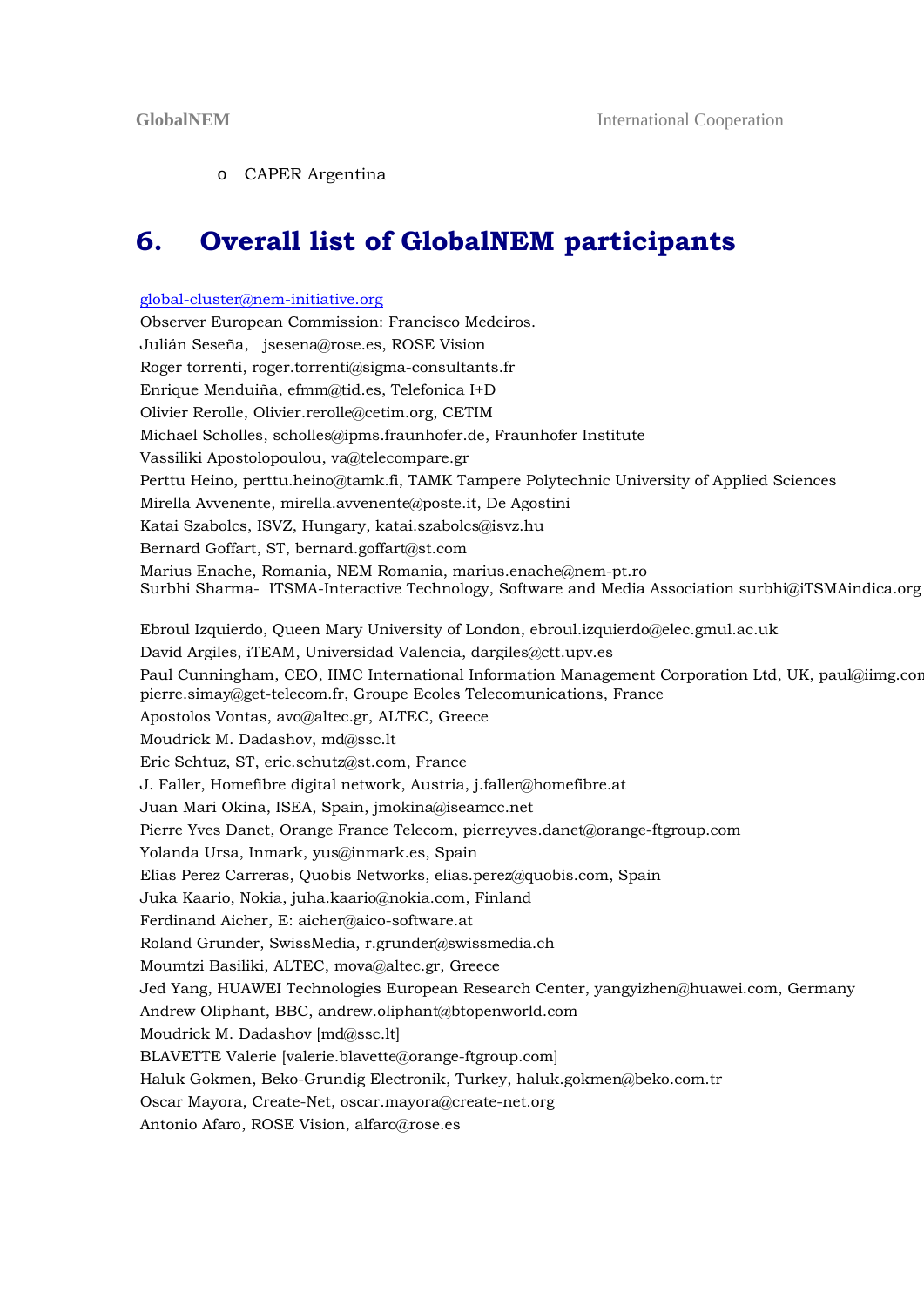Amalia Fontan, ROSE Vision, amalia.fontan@rose.es Luis Miguel Silva, PT Innovacao, LuisMiguel-H-Silva@ptinovacao.pt Craig Steward, Queen Mary University of London, craig.stewart@elec.qmul.ac.uk Pierre Simay, Groupe Ecole Telecommunications, France, pierre.simay@get-telecom.fr Thomas Owens, Brunel University, UK, thomas.owens@brunel.ac.uk mroscani@didagroup.it sbenians@gmail.com akio.sakurai@thales-is.com.br pegler@cgee.org.br Pedro Jatoba, Electrobras, Brasil, pedro.jatoba@electrobras.com

## **7. Summary of recommendations**

Based on the actions being conducted, or planned, for international cooperation between Europe and Regions around the world, the following Recommendations are brought to the attention of NEM Steering Board, NEM General Assembly, European Commission DG INFSO, Eureka/Celtic, Eureka/Eurostar, Member States, National Technology Platforms:

- Recommendation 1. European Entities, and in particular NEM participants, are strongly interested on the scientific and technological cooperation with Entities around the world. Priority Regions to pursue results from this cooperation are: India, China, Latin America, Brazil, South Asia, Japan, South Korea. Other regions are under analysis: USA, Russia.
- ¾ **NEM Recommends the continuation of activities around the stakeholders groups set for each Region in order to coordinate, liaise, support, as appropriate, the activities of running support actions in the corresponding Regions, in fulfilling the expected outcome for each Region.**
- $\triangleq$  Recommendation 2. The organization of workshops, seminars, discussion for a, working groups where European and other international researchers can meet are valuable tools to meet the goals of the International cooperation.
- ¾ **NEM Recommends the support to the organization of those events and commits the support from NEM participants to those support actions and projects organizing any sort of the above events where the strategy and goals defined by NEM can be discussed and implemented.**
- $\overline{+}$  Recommendation 3. As fortunately NEM is not alone in the efforts of international cooperation and there are a number of activities being conducted elsewhere around the world with supporting projects from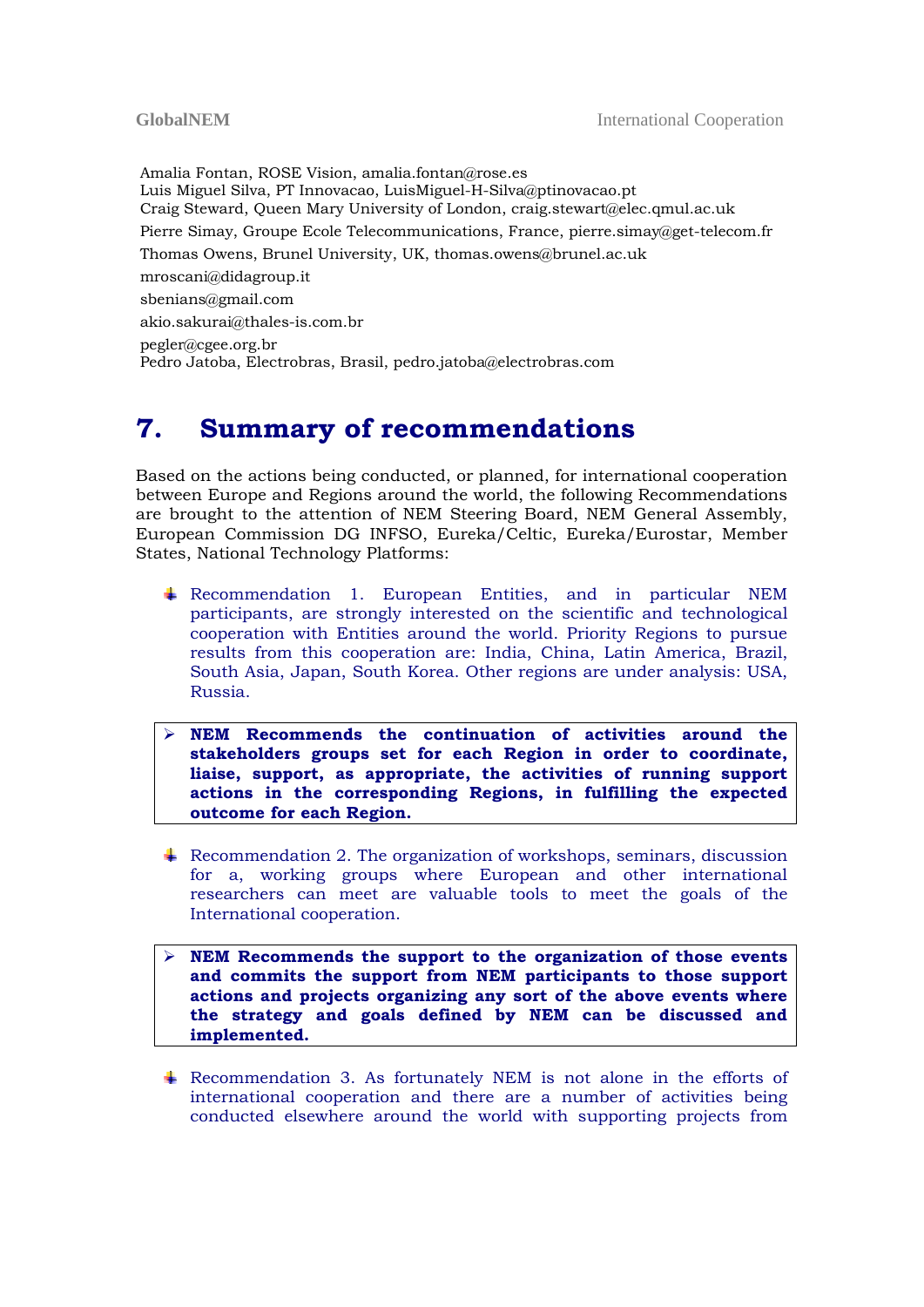INCO and other objectives and challenges of the FP7, NEM participants should exploit the synergies with those other projects at most.

- ¾ **NEM Recommends the formal liaison with all those relevant support actions and projects running under the international cooperation with priority regions defined in this paper. GlobalNEM should report periodically on liaisons and activities conducted by those projects in order to exploit synergies and assist mutually for enhanced cooperation of EU and other Regions researchers. The presentation of NEM Strategic Research Agenda should facilitate the promotion of research activities in its technology targets. A map of research priorities with each region should be developed.**
- Recommendation 4. GlobalNEM should continue pushing for the mechanisms to empower, enhance, as necessary, the cooperation within the EU Member States. Re-launching of the Mirror Group, launch of ERANET project, etc., are options which have to be seriously studied as tools to make easier the cooperation of Member States in order to harmonized, discuss, make consistent, the many national research programmes which address NEM technologies.

¾ **NEM Recommends the promotion of the above tools towards facilitation of discussion among Member States. A position paper on International Cooperation within EU is recommended.**

- Recommendation 5. The promotion of the above activities require the organization of workshops, dissemination of research priorities, etc, which are activities to be conducted as tools to achieve the serious participation of research international entities in the EU projects and viceversa.
- ¾ **NEM Recommends the European Commission to call for support projects addressing the above recommendations with the priority Regions identified, as mechanisms to foster strategic research projects with participation from key entities from priority Regions**